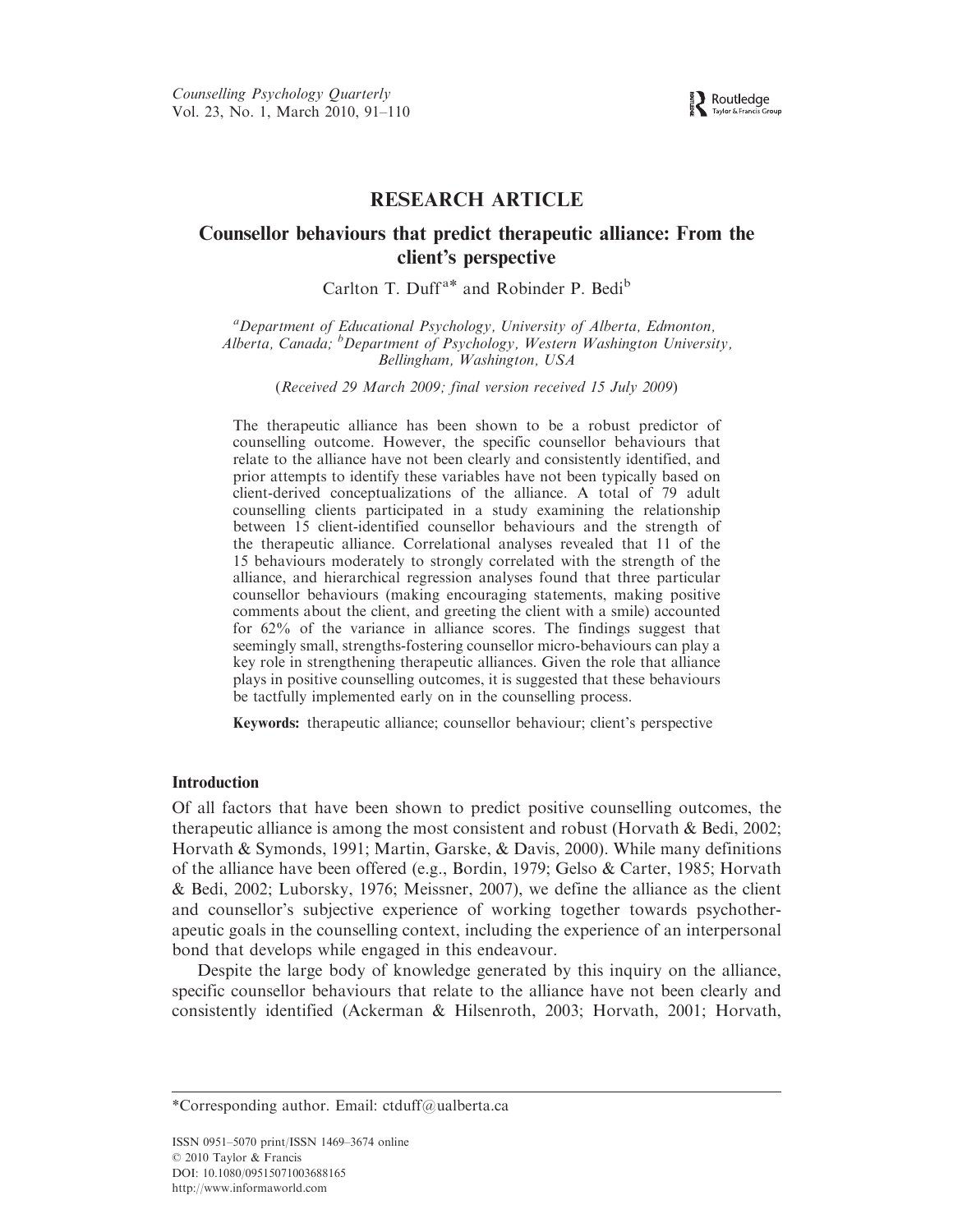2006; Horvath & Bedi, 2002). Castonguay, Constantino, and Holtforth (2006) have argued that future research on the alliance needs to especially focus on counsellor behaviours to improve understanding of how the alliance develops and how to train counsellors to foster the alliance. Horvath (2006) has noted that identifying evidence-based alliance-fostering counsellor behaviours has been difficult in the past due to the variety of existing definitions and theoretical conceptualizations of the alliance. Furthermore, Ackerman and Hilsenroth (2003) have argued that counselling and psychotherapy research in general would benefit from a close evaluation of counsellor characteristics that relate to the alliance.

Few prior attempts to identify counsellor behaviours (e.g., see Ackerman & Hilsenroth, 2003; Thomas, Werner-Wilson, & Murphy, 2005) have been typically based on observations made by practitioners or researchers rather than by clients themselves (Henkelman & Paulson, 2006). This is unfortunate since the client's perspective of the alliance is often found to be a better predictor of outcome (see Horvath & Bedi, 2002; Zuroff & Blatt, 2006).

Adapting one's therapeutic style to match the client's preference will likely result in stronger alliances (e.g., Duncan et al., 2003; Lambert, Okiishi, Finch, & Johnson, 1998; Lazarus, 1993; Norcross & Beutler, 1997), yet few conceptualizations of the alliance are based directly on the client's perspective of it. Indeed, clients' and counsellors' perspectives of the alliance can diverge significantly (Bachelor  $\&$  Salamé, 2000; Fitzpatrick, Iwakabe, & Stalikas, 2005), and there is evidence that clientdirected counselling (counselling that is driven by direct client feedback) is highly effective in establishing a strong early alliance (Duncan & Miller, 2000; Duncan et al., 2003). Thus, educators and counsellors may lack the empirical evidence necessary to maximize their potential for developing strong alliances and improving counselling outcomes.

While some research has begun to focus on practitioner *characteristics* that contribute to alliance development (e.g., Ackerman & Hilsenroth, 2003; Thomas et al., 2005; Watson & McMullen, 2005) and on the client's perspective of the alliance (e.g., Bachelor, 1995; Bedi, 2006; Bedi, Davis, & Arvay, 2005; Bedi, Davis, & Williams, 2005; Bedi & Duff, 2008, 2009; Duncan et al., 2003; Fitzpatrick, Janzen, Chamodraka, & Park, 2006; Mohr & Woodhouse, 2001), very little of this research has investigated the statistical relationship between the client's perspective on counsellor behaviours and the strength of the alliance, instead focusing on the identification of alliance factors and processes. Consequently, there is a deficiency in our knowledge about whether or not the counsellor behaviours that clients think relate to the development of the alliance *actually do* relate to the development of the alliance. A systematic investigation of the possible measurable relationship between client-identified counsellor behaviours and alliance strength is therefore needed.

The present study examined the relationship between 15 previously identified client-identified counsellor behaviours (see Bedi  $&$  Duff, 2008) thought to be helpful in alliance formation and the strength of the therapeutic alliance for counselling clients from several major western Canadian metropolitan centres: Vancouver, Victoria, Edmonton, and Calgary. Two hypotheses are made in relation to this: (a) that a positive linear relationship exists between the frequency of each of these behaviours and the strength of the alliance, and (b) that a subset of behaviours will particularly predict the strength of the alliance.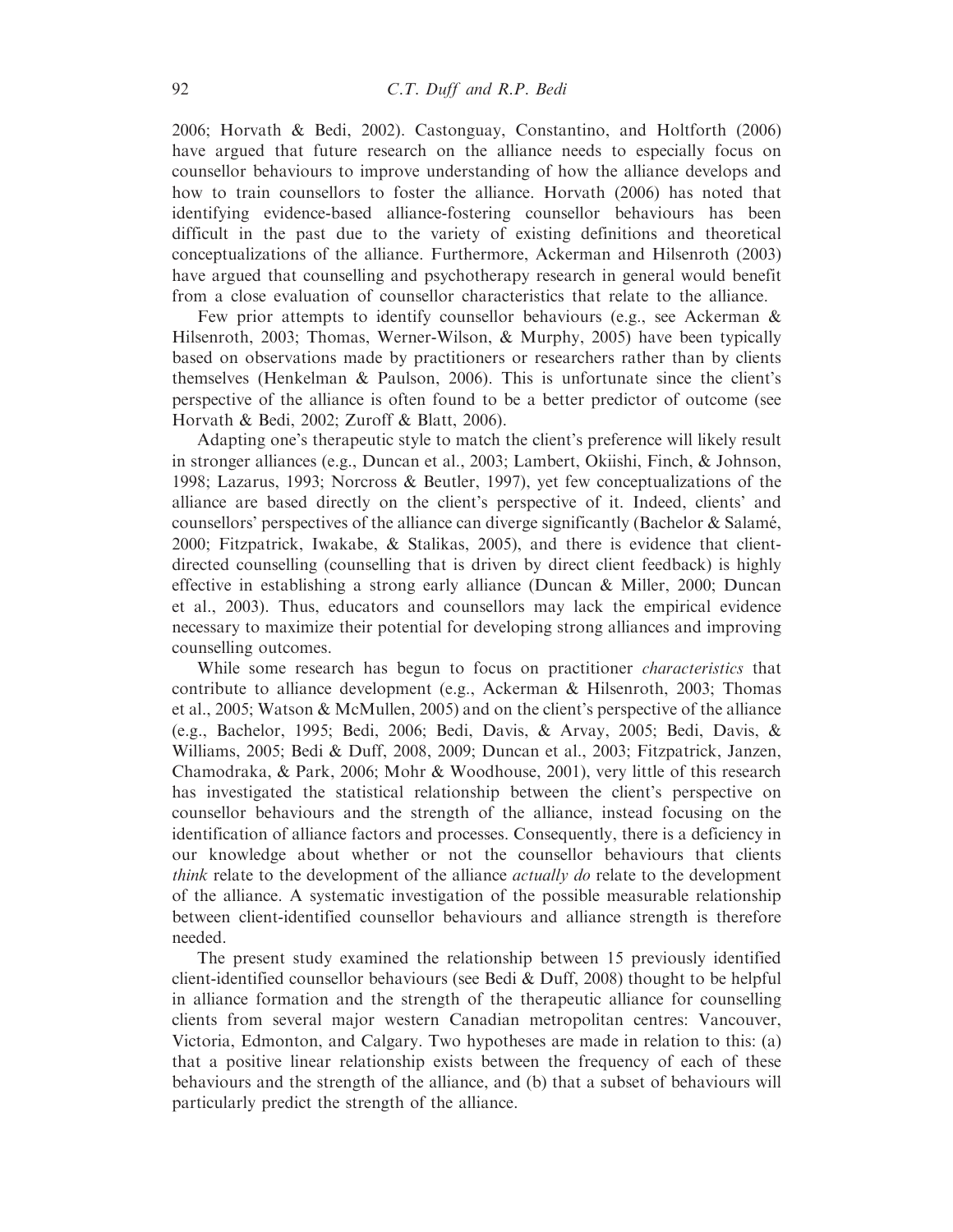#### Method

# Design

A cross-sectional, correlational design was used to examine the relationship between 15 client-identified formation factors (see Table 1) and alliance strength.

#### **Participants**

An *a priori* power analysis was performed using effect size estimates that are reported in Ackerman and Hilsenroth's (2003) review of studies on counsellor characteristics that relate positively to the alliance. Based on these studies, an effect size of  $R^2 = 0.25$ was considered a conservative estimate of the anticipated effect size of the present study. Given 15 predictor variables, a minimum sample size was calculated to be 73. In this study, 79 adult counselling clients from the Western Canada region participated.

Participants were recruited using posters and flyers distributed in visible areas at community-based counselling agencies, post-secondary counselling centres, support agencies, community centres, and private practitioners' offices in several major cities in Western Canada. Advertisements were also posted through online classifieds that served the Western Canada region. Advertisements for the study offered prospective participants a chance to win one of four \$100 CDN cash gift prizes in exchange for participation. Prospective participants were screened for eligibility by telephone or email. Qualifying participants included those who (a) were at least 19 years of age, (b) had had at least three sessions with their current or last counsellor or psychotherapist, (c) had received counselling or psychotherapy services within the last 30 days, (d) were willing and able to complete a 20-minute online questionnaire, and (e) had completed a grade 10 education (or equivalent). The rationale for these eligibility criteria was to recruit adults who (a) had been in counselling or

Table 1. Counsellor behaviours identified in prior research (i.e., Bedi, 2006; Bedi & Duff, 2008) as related to the alliance.

| Variable |  |
|----------|--|
|          |  |
|          |  |

| asked me questions.                                                                |
|------------------------------------------------------------------------------------|
| made encouraging comments.                                                         |
| identified and reflected back my feelings.                                         |
| was honest (i.e., he/she shared negative information truthfully).                  |
| made positive comments about me.                                                   |
| validated my experience (e.g., he/she said that my reaction was understandable and |
| reasonable, and that it was okay to feel this way).                                |
| made eye contact with me.                                                          |
| greeted me with a smile.                                                           |
| referred to details we had discussed in previous sessions.                         |
| sat still (i.e., did not fidget).                                                  |
| sat facing me (i.e., sat directly across from me).                                 |
| told me about similar experiences that he/she had.                                 |
| let me decide what to talk about.                                                  |
| provided verbal prompts (e.g., "uh huh," "hmm-mmm").                               |
|                                                                                    |

kept the administration (e.g., fees, scheduling of appointments, paperwork) outside of our sessions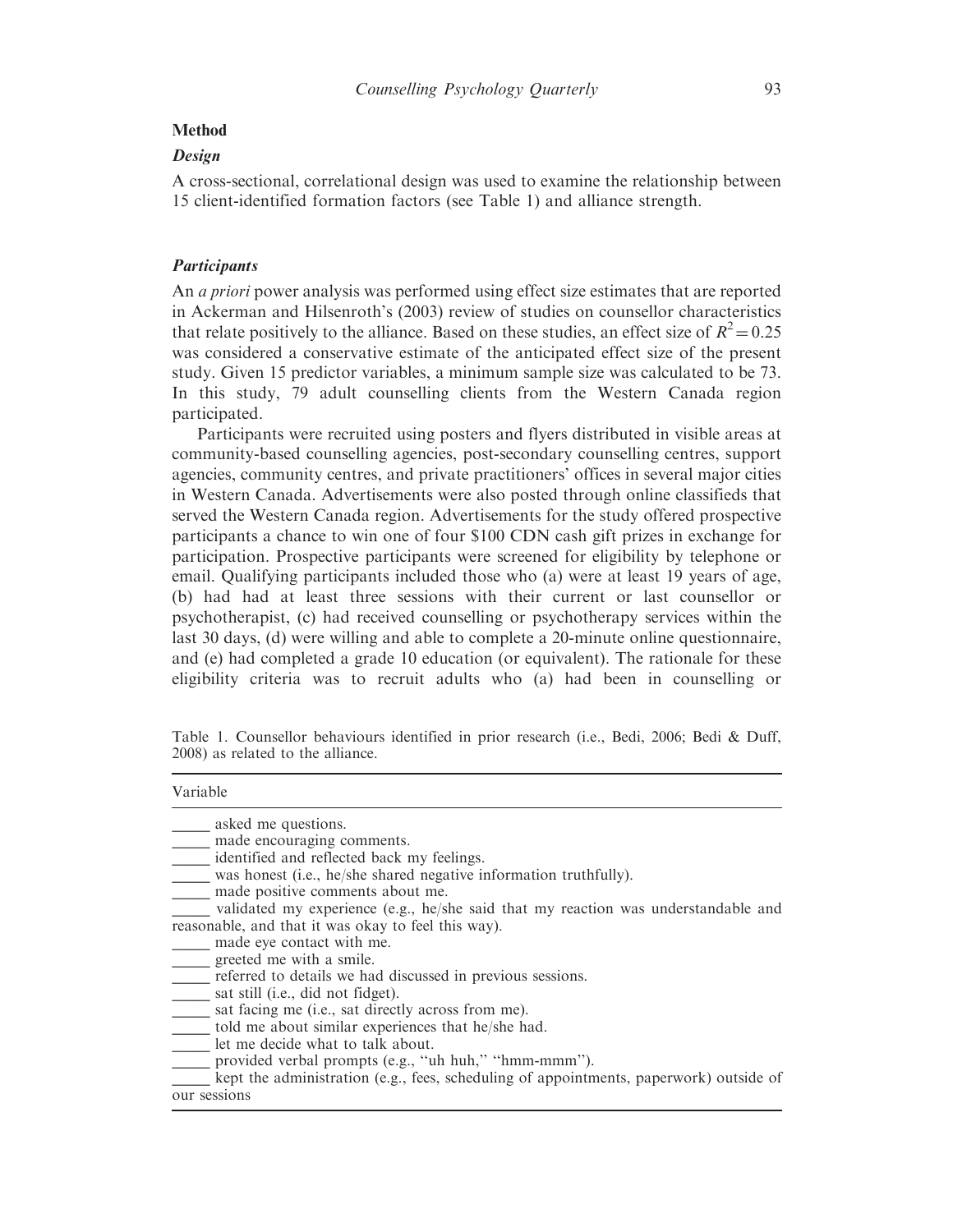psychotherapy long enough to have potentially established a functional therapeutic alliance, (b) were more likely to be able to accurately recall events that occurred during counselling or psychotherapy, (c) were willing and able to complete the questionnaires and (d) were able to understand the level of language used in the questionnaires.

## Measures

# Therapeutic alliance critical incidents questionnaire (TACIQ)

Derived from the 74 common factors identified by clients as critical to the development of the alliance (see Bedi, 2006), the TACIQ is a 15-item likert-type questionnaire designed specifically for use in the proposed study (see the Appendix). In the TACIQ, participants are asked to indicate the frequency with which each of the 15 critical incidents occurred over the last three sessions with their counsellor. Selection of items for the TACIQ was based on the results of Bedi and Duff (2008), in which clients were asked to rate the perceived relative impact that 74 different factors had on the development of the working alliance that they had established with their counsellor. Items were selected for the TACIQ based on a high median rating of importance and a high degree of consensus on that rating.

# Working Alliance Inventory, Short Form, Revised (WAI-SR; Hatcher & Gillaspy, 2006)

Based on the original Working Alliance Inventory (WAI) developed by Horvath and colleagues (Horvath, 1981; Horvath & Greenberg, 1987, 1989), the WAI-SR is a short version of the WAI and was developed using more sophisticated factor analyses and a much larger sample than had been used in earlier WAI studies (Hatcher & Gillaspy, 2006). The WAI-SR is a valid measure of the alliance, correlating highly with the WAI and other alliance measures and demonstrating adequate reliability (Hatcher & Gillaspy, 2006). The WAI-SR was selected because of its strong theoretical rationale and its parsimony, the latter of which would help reduce the chance for participants to experience research fatigue (see Hill & Lambert, 2004) and drop out of the study prematurely.

# Procedure

An Internet-based service was used to administer all questionnaires. Internet-based studies in psychology have been shown to be an efficient, valid, and reliable alternative to laboratory-based studies, yielding results that are consistent with traditional data collection methods (e.g., Buchanan & Smith, 1999; Gosling, Vazire, Srivastava, & John, 2004; Riva, Teruzzi, & Anolli, 2003).

A website address was given to qualifying participants either over the phone or via email, through which participants were directed to a secure, encrypted online version of the questionnaire and could provide informed consent. Each participant was given a unique, randomly assigned verification code, consisting of a string of random characters. Participants were prompted to enter this code before beginning the online questionnaire. The verification code was used to prevent repeat responders, to ensure that data entered online was from a screened participant,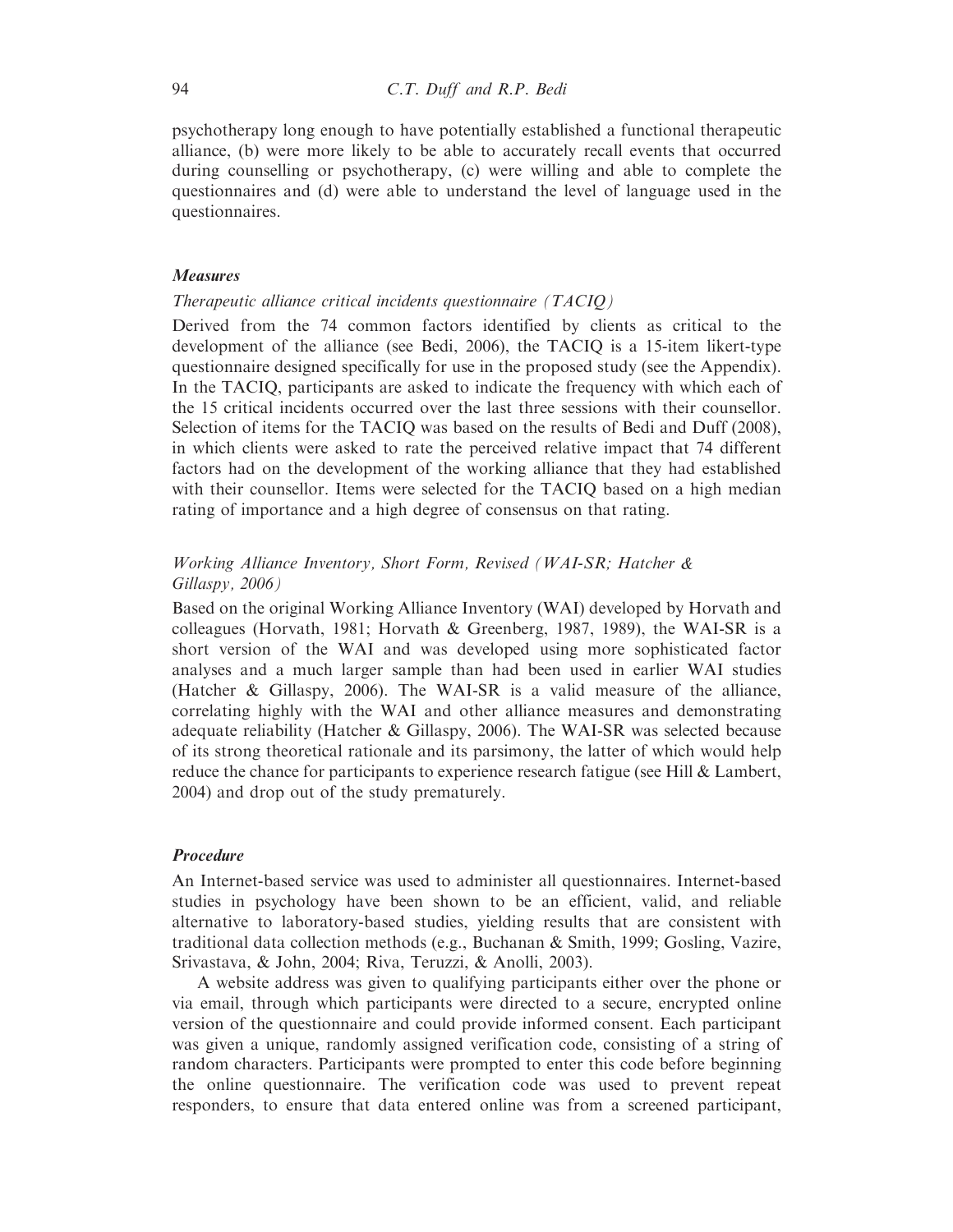and to ensure participants' confidentiality. All questionnaires were administered online, including a series of demographic questions. To control for primacy and order effects, the TACIQ and WAI-SR were administered in randomly varying order.

## **Results**

**Descriptive analyses.** All analyses were performed using SPSS 16.0 for Mac. Participant descriptive statistics are presented in Table 2. Descriptive statistics of the service received by participants are presented in Table 3.

Reliability analyses. The WAI-SR demonstrated excellent internal consistency (Cronbach's  $\alpha = 0.90$ ), and all inter-item correlations were at least adequate<sup>1</sup>  $(r \ge 0.3)$ . All items correlated well with the total scale  $(r > 0.47)$ . The Goal, Task, and Bond subscales of the WAI-SR also appeared to have good internal consistency, with Cronbach's alpha of 0.82, 0.85, and 0.80, respectively.

The TACIQ demonstrated good internal consistency, (Cronbach's  $\alpha = 0.80$ ). However, items 2, 8, 12, and 14 on the TACIQ appeared to be candidates for removal from the scale.<sup>2</sup> Moreover, inter-item correlations for these items were

|                                            | $N($ % $)$  | M(SD)       | Mdn |
|--------------------------------------------|-------------|-------------|-----|
| Gender                                     |             |             |     |
| Male                                       | 25(32.1)    |             |     |
| Female                                     | 53 (67.9)   |             |     |
| Marital status                             |             |             |     |
| Never married                              | 41 $(52.0)$ |             |     |
| Married/common-law                         | 24 (30.8)   |             |     |
| Divorced/separated                         | 13 (16.7)   |             |     |
| Highest level of education completed       |             |             |     |
| Elementary                                 | 1(1.3)      |             |     |
| High school                                | 21(26.9)    |             |     |
| Diploma                                    | 20(25.6)    |             |     |
| Undergraduate degree                       | 32(41.0)    |             |     |
| Graduate degree                            | 4(5.2)      |             |     |
| Ethnicity                                  |             |             |     |
| European                                   | 54 (69.2)   |             |     |
| First Nations/Aboriginal                   | 5(6.4)      |             |     |
| South Asian                                | 2(2.6)      |             |     |
| Other Asian                                | 9(11.5)     |             |     |
| Other                                      | 2(2.6)      |             |     |
| Method of recruitment                      |             |             |     |
| Flyer at counselling office                | 25(32.1)    |             |     |
| Flyer elsewhere                            | 19(24.4)    |             |     |
| Online classified advertisement            | 34 (43.6)   |             |     |
| Age                                        |             | 34.0(10.4)  | 32  |
| Number of days since last session          |             | 10.0(7.9)   | 7   |
| Number of sessions with current counsellor |             | 21.1 (26.8) | 11  |
| Number of counsellors seen in lifetime     |             | 3.3(2.4)    | 3   |

Table 2. Participant descriptive statistics  $(N = 78)$ .

Note: Sum of percentages may not equal 100% due to rounding.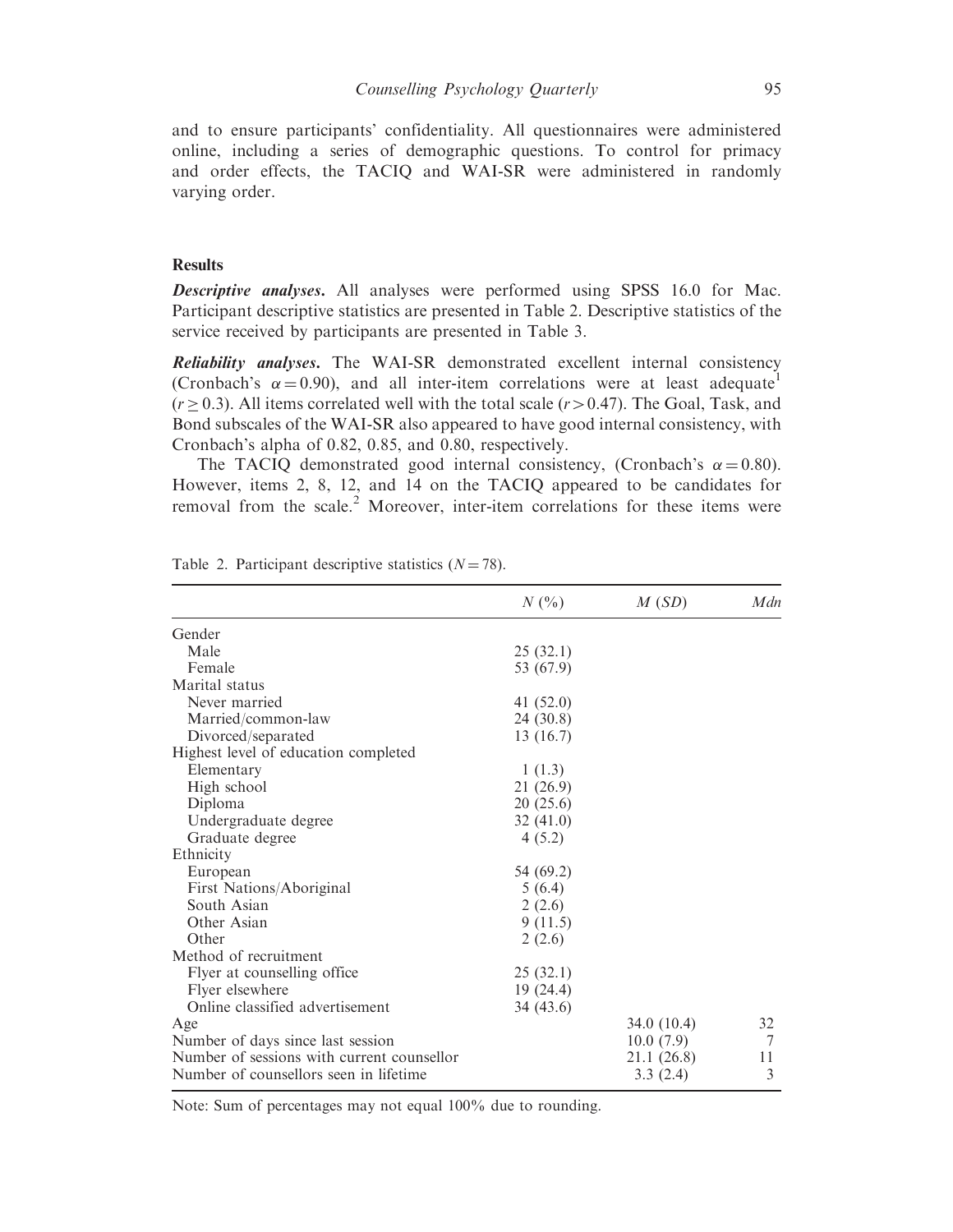|                                       | $N($ %)   |
|---------------------------------------|-----------|
| Reason for counselling                |           |
| Addiction issues                      | 12 (15.4) |
| Anger issues                          | 12(15.4)  |
| Anxiety/stress                        | 44 (56.4) |
| Career issues                         | 9(11.5)   |
| Depression                            | 44 (56.4) |
| Educational issues                    | 9(11.5)   |
| Post-traumatic stress disorder        | 21(26.9)  |
| Relationship issues                   | 37 (47.4) |
| Other                                 | 15 (19.2) |
| Payment of service                    |           |
| Full coverage by health care plan     | 19(24.4)  |
| Partial coverage                      | 15 (19.2) |
| Out-of-pocket                         | 19 (24.4) |
| No-charge service                     | 24 (30.8) |
| Location of service                   |           |
| Community agency                      | 19 (24.4) |
| Hospital or clinic                    | 10(12.8)  |
| Private practice                      | 29 (37.2) |
| University/college counselling centre | 20(25.6)  |
| Counsellor gender                     |           |
| Male                                  | 25(32.1)  |
| Female                                | 53 (67.9) |
| Counsellor education                  |           |
| Bachelor's degree                     | 4(5.1)    |
| Master's degree                       | 39 (50.0) |
| Doctoral degree or MD                 | 16(20.5)  |
| Unknown                               | 19 (24.4) |
|                                       |           |

Table 3. Descriptive statistics of service received by participants  $(N = 78)$ .

Note: More than one reason for counselling could be selected; sums of percentages may not equal  $100\%$ .

generally low  $(r<0.3)$ , and all four items correlated poorly with the total scale, which is below the recommended cutoff of 0.3 (see Briggs & Cheek, 1986).

Correlational analyses. To test the first hypothesis that there is a positive linear relationship between the each of the predictor variables and the criterion variable, Pearson correlation coefficients were computed. Correlations between each of the 15 predictor variables, the WAI-SR total scores, and the WAI-SR Goal, Task, and Bond subscales are presented in Table 4.3 The correlation between the WAI-SR and the composite TACIQ score was large (cf. Cohen, 1988) and statistically significant  $(r=0.750, \alpha=0.01, 2$ -tailed), supporting the overall construct validity of the TACIQ. Four predictors (items 2, 8, 12, and 14) were not highly correlated with WAI-SR scores and were not statistically significant ( $\alpha$  = 0.05, 2-tailed), indicating that they were not linearly associated with the alliance. All other predictors were at least moderately correlated with the WAI-SR and were statistically significant  $(p<0.01, 2$ -tailed), with nearly all correlations being greater than 0.4. All WAI-SR subscales correlated well with the composite TACIQ score  $(r \sim 0.6)$ , and most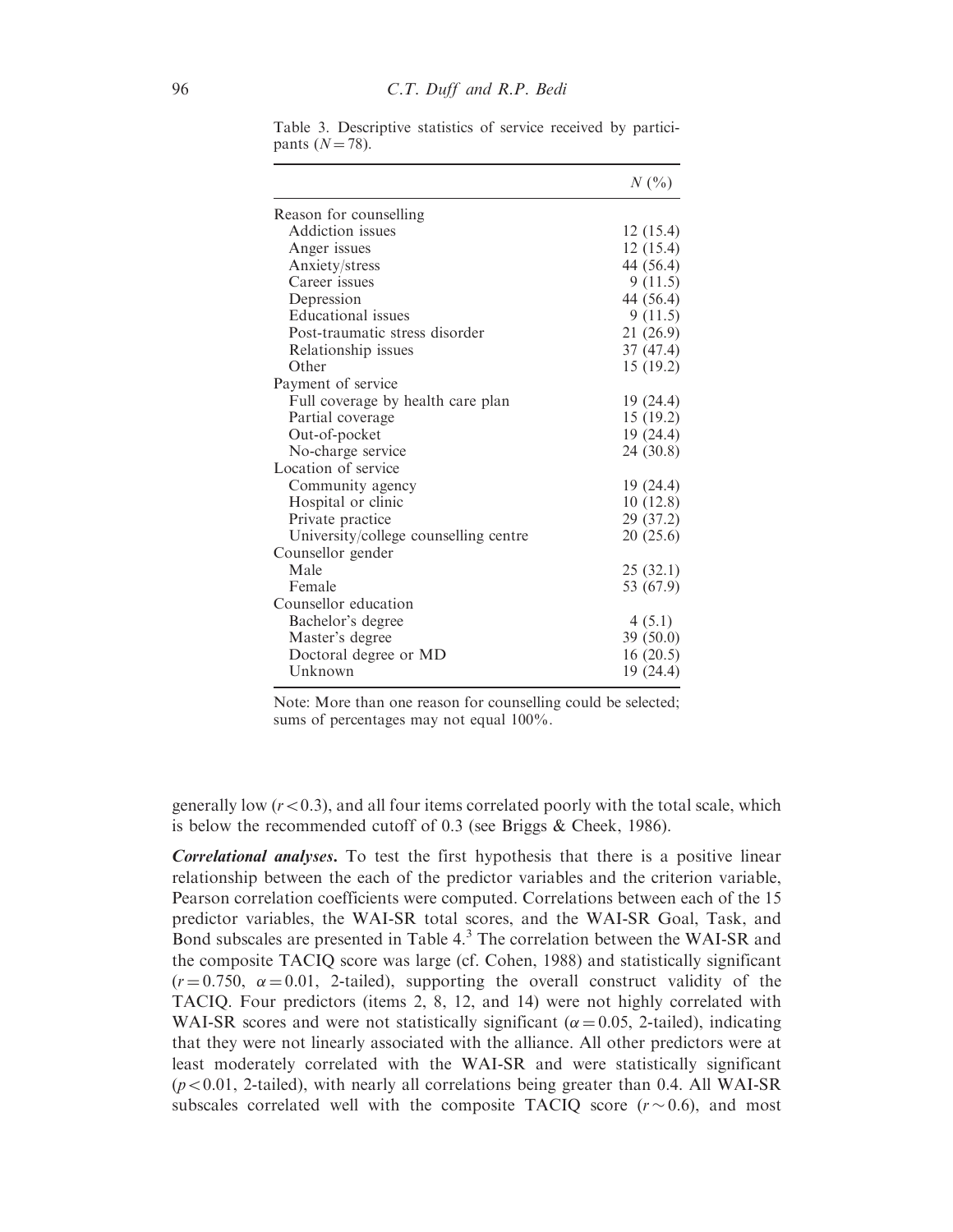| Variable                                        | $\sim$                | 3                 | 4         | $\sqrt{2}$ |           | Γ                  | $\infty$   | $\circ$           | $\approx$        |           | $\overline{c}$ | $\mathbf{13}$     | $\overline{4}$     | $\overline{15}$  | 16    | $\overline{17}$  | $\frac{8}{2}$         | $\overline{19}$ | $\approx$ |
|-------------------------------------------------|-----------------------|-------------------|-----------|------------|-----------|--------------------|------------|-------------------|------------------|-----------|----------------|-------------------|--------------------|------------------|-------|------------------|-----------------------|-----------------|-----------|
| $0.750**$<br>$1.$ WAI-SR<br>2. TACIQ            |                       |                   |           |            |           |                    |            |                   |                  |           |                |                   |                    |                  |       |                  |                       |                 |           |
| $0.478**$<br>0.197<br>4. TACIQ-Q2<br>3. TACIQ-Q | $0.690**$<br>$0.226*$ | 0.086             |           |            |           |                    |            |                   |                  |           |                |                   |                    |                  |       |                  |                       |                 |           |
| $0.348**$<br>5. TACIQ-Q3                        | $0.559**$             | $0.393**$         | 0.123     |            |           |                    |            |                   |                  |           |                |                   |                    |                  |       |                  |                       |                 |           |
| $0.667**$<br>6. TACIQ-Q4                        | $0.707**$             | $0.348**$         | $0.320**$ | $0.341***$ |           |                    |            |                   |                  |           |                |                   |                    |                  |       |                  |                       |                 |           |
| $0.592**$<br>7. TACIQ-Q5                        | $0.639**$             | $0.301** - 0.070$ |           | $0.411***$ | $0.454**$ |                    |            |                   |                  |           |                |                   |                    |                  |       |                  |                       |                 |           |
| $0.481**$<br>8. TACIQ-Q6                        | $0.787**$             | $0.55***$         | 0.053     | $0.488***$ | $0.482**$ | $0.554**$          |            |                   |                  |           |                |                   |                    |                  |       |                  |                       |                 |           |
| $0.425$ **<br>9. TACIQ-Q7                       | $0.532***$            | $0.417** - 0.002$ |           | $0.369**$  | $0.253*$  | $0.455***0.425***$ |            |                   |                  |           |                |                   |                    |                  |       |                  |                       |                 |           |
| $-0.067$<br>10. TACIQ-Q8                        | 0.009                 | $-0.005$          | $-0.227*$ | $-0.171$   | $-0.171$  | $-0.137$           | 0.048      | $-0.209$          |                  |           |                |                   |                    |                  |       |                  |                       |                 |           |
| $0.508**$<br>11. TACIQ-Q9                       | $0.536**$             | 0.165             | $0.101\,$ | $0.408***$ | $0.531**$ | $0.435*$           | 0.214      | $0.422** - 0.116$ |                  |           |                |                   |                    |                  |       |                  |                       |                 |           |
| $0.689**$<br>12. TACIQ-Q10                      | $0.692**$             | $0.354***$        | $0.220*$  | 0.171      | $0.728**$ | 0.408              | $0.436***$ | 0.214             | $-0.029$         | $0.501**$ |                |                   |                    |                  |       |                  |                       |                 |           |
| $0.388**$<br>13. TACIQ-Q11                      | $0.521**$             | $0.632**$         | 0.016     | 0.213      | 0.166     | $0.356**0.357**$   |            | $0.346**$         | 0.044            | 0.062     | $0.224*$       |                   |                    |                  |       |                  |                       |                 |           |
| 14. TACIQ-Q12 -0.002                            | $0.292**$             | $0.234*$          | $-0.021$  | 0.174      | 0.003     | $-0.075$           | $0.332**$  | 0.027             | $-0.019 - 0.072$ |           | $-0.018$       | 0.059             |                    |                  |       |                  |                       |                 |           |
| $0.473**$<br>15. TACIQ-Q13                      | $0.573**$             | $0.578*$          | $-0.099$  | 0.132      | $0.344**$ | $0.292**0.477**$   |            | $0.349**$         | 0.108            | $0.254*$  | $0.419***$     | $0.605** - 0.033$ |                    |                  |       |                  |                       |                 |           |
| 0.178<br>16. TACIQ-Q14                          | $0.307** - 0.041$     |                   | $-0.026$  | $-0.090$   | 0.175     | 0.186              | 0.210      | $-0.075$          | $0.154 - 0.070$  |           | 0.191          | $-0.032$          | $0.227* -0.034$    |                  |       |                  |                       |                 |           |
| $0.550**$<br>17. TACIQ-Q15                      | $0.726**$             | $0.591**$         | 0.206     | $0.403**$  | $0.525**$ | $0.427***$ 0.543** |            | $0.246*$          | $-0.016$         | $0.367**$ | $0.649**$      | $0.306**$         | 0.166              | $0.320** -0.037$ |       |                  |                       |                 |           |
| $0.900**$<br>18. WAI goal                       | $0.633**$             | $0.441**$         | 0.212     | $0.357***$ | $0.649**$ | $0.525***0.410**$  |            | $0.425***$        | $-0.208$         | $0.480**$ | $0.588**$      |                   | $0.344** - 0.0677$ | $0.384***$       | 0.028 | $0.465**$        |                       |                 |           |
| $0.882**$<br>19. WAI task                       | $0.602**$             | $0.409**$         | 0.130     | 0.220      | $0.584**$ | $0.520**0.324*$    |            | $0.493** - 0.110$ |                  | $0.461**$ | $0.557**$      |                   | $0.334** -0.0485$  | $0.360**$        | 0.133 | $0.375*$         | $0.785**$             |                 |           |
| $0.739**$<br>20. WAI bond                       | $0.663**$             | $0.362**$         | 0.117     | $0.286*$   | $0.439**$ | $0.442**0.494**$   |            | 0.136             | 0.190            | $0.339**$ | $0.601**$      | $0.296*$          | 0.1437             | $0.486***$       |       | $0.310**0.543**$ | $0.466***$ $0.432***$ |                 |           |
| 45.26                                           | 56.14                 | 4.06              | 2.23      | 3.55       | 3.90      | 4.31               | 3.85       | 3.56              | 4.27             | 3.86      | 3.90           | 4.21              | 3.419              | 4.50             | 2.49  | 4.05             | 14.29                 | 14.90           | 16.01     |
| 8.52                                            | 8.41                  | 1.04              | 1.14      | 112        | 1.06      | 1.06               | 1.03       | 1.09              | 0.85             | 1.19      | 0.98           | 0.93              | 1.28               | 0.92             | 1.7   | 1.06             | 3.54                  | 3.33            | 3.29      |
| 0.90<br>Reliability $(\alpha)$                  | 0.80                  |                   |           |            |           |                    |            |                   |                  |           |                |                   |                    |                  |       |                  | 0.82                  | 0.85            | 0.80      |

Table 4. Pearson correlation matrix of measured variables ( $N = 78$ ). Table 4. Pearson correlation matrix of measured variables  $(N = 78)$ . Notes: WAI-SK = composite score of working alliance mventory, short form, revised (WAI-SK); TACIQ = composite score of therapeutic alliance critical medents questionnaire (TACIQ); TACIQQ<br>item 1; TACIQ-Q2 = item 2, etc.; W item 1; TACIQ-Q2=item 2, etc.; WAI goal = WAI-SR goal subscale; WAI task = task subscale; WAI bond subscale;  $\alpha$  = cronbach's alpha. Item scores on the WAI-SR range from 1 (seldom) to 5 (always), and on the TACIQ from 1 (never) to 5 (always). Total scores range on the WAI-SR from 12 to 60, and on the TACIQ from 15 to 75. \* $p<0.05$ , two-tailed. \*\* $p<0.01$ , two-tailed.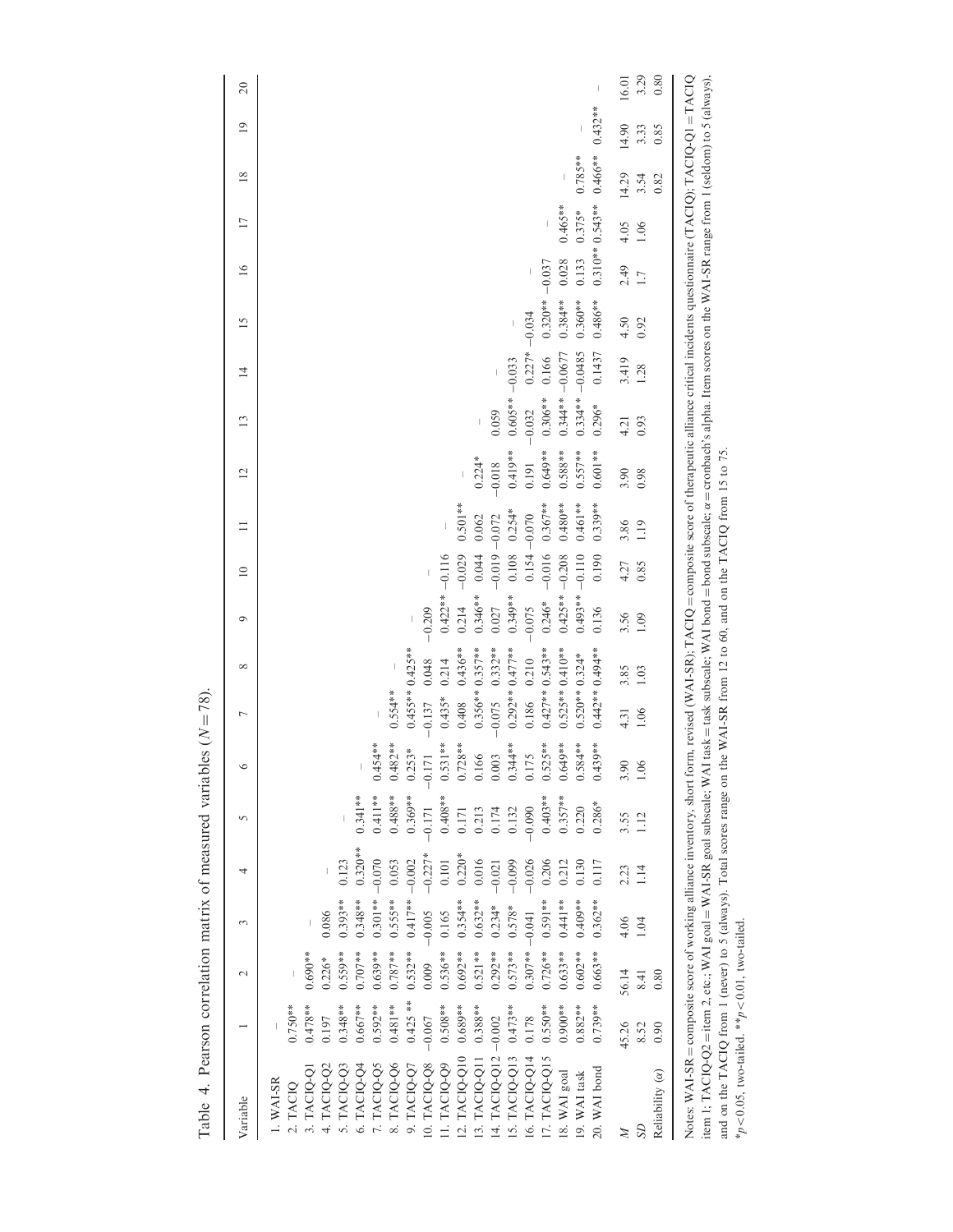predictor variables that were correlated with the WAI-SR were also moderately correlated with all WAI-SR subscales  $(r \sim 0.5)$ . Those predictors that did not correlate with the overall WAI-SR score also did not correlate strongly with the WAI-SR subscales. Due to this lack of correlation and the poor reliability of items 2, 8, 12, and 14, it was determined that these predictors would not be suitable for inclusion in the regression model and were excluded from subsequent analyses.

Hierarchical multiple regression analysis. Hierarchical regression was employed to test the second hypothesis by determining how well each of the counsellor behaviours predicted therapeutic alliance. The remaining 11 predictor variables (after exclusion of the four non-correlated predictors) belonged to either the category of validation or of presentation/body language (see Bedi, 2006, for a description of these categories). Based on prior research (i.e., Ackerman & Hilsenroth, 2003; Bedi, 2006; Bedi & Duff, 2008; Crits-Christoph, Connoly Gibbons, & Hearon, 2006; Fitzpatrick et al., 2006; Horvath & Bedi, 2002; Najavits & Strupp, 1994), variables related to validation were strongly expected to predict alliance scores. Therefore, the first block (step one) contained all variables closely related to validation. Because of secondary support for variables related to presentation/body language as likely predictors of alliance (e.g., Ackerman & Hilsenroth, 2003; Horvath & Greenberg, 1989; Kivlighan, Clements, Blake, Arnez, & Brady, 1993; Lichenberg et al., 1988), the second block (step two) contained all remaining variables to examine the predictive contribution of presentation/body language to the regression model. The results were then examined, and all variables that were not statistically significant were removed from the regression model (step three). All blocks were input using the Enter method in SPSS (see Table 5).

A preliminary hierarchical regression was then computed to visually and statistically inspect the data for multivariate outliers. One extreme case was identified by inspection of a regression standardized residual histogram and

| <b>Block</b> | Variable                                                                                                                                                                                                                                                                                     |
|--------------|----------------------------------------------------------------------------------------------------------------------------------------------------------------------------------------------------------------------------------------------------------------------------------------------|
|              | asked me questions.<br>made encouraging comments.<br>identified and reflected back my feelings.<br>was honest (i.e., he/she shared negative information truthfully).<br>made positive comments about me.<br>validated my experience (e.g., he/she said that my reaction                      |
| 2            | was understandable and reasonable, and that it was okay to feel this way).<br>made eye contact with me.<br>greeted me with a smile.<br>referred to details we had discussed in previous sessions.<br>sat still (i.e., did not fidget).<br>sat facing me (i.e., sat directly across from me). |
| Excluded     | told me about similar experiences that he/she had.<br>let me decide what to talk about.<br>provided verbal prompts (e.g., "uh huh," "hmm-mmm").<br>kept the administration (e.g., fees, scheduling of appointments,<br>paperwork) outside of our sessions                                    |

Table 5. Strategy for hierarchical regression variable entry after exclusion of non-correlated predictors.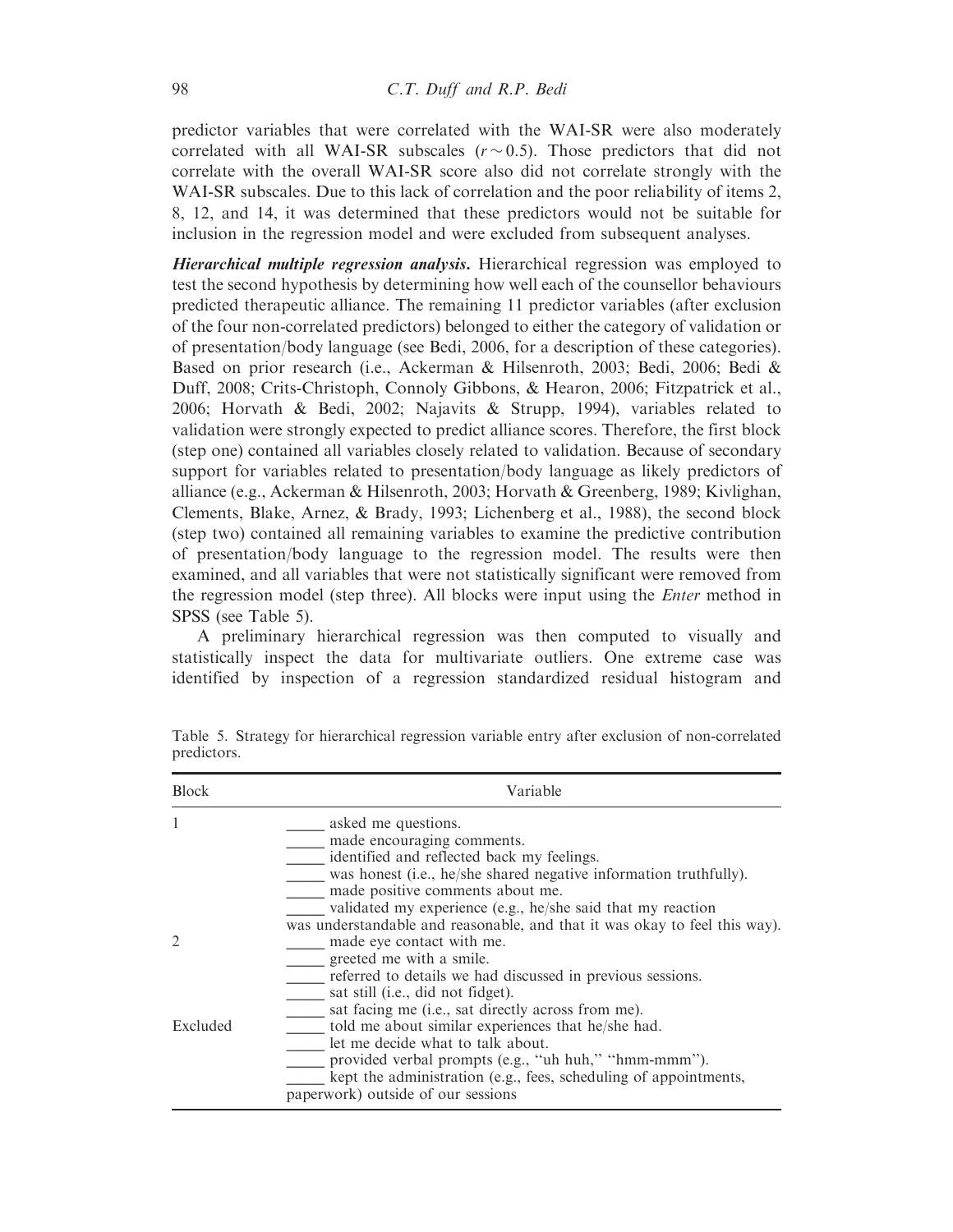scatterplot of standardized predicted values against standardized residuals. Cook's distance for this case ( $D = 0.27$ ) was higher than for most other cases, indicating that it was likely impacting skew. Inspection of the corresponding responses suggested that the participant was either non-serious or had not read reverse-coding directions carefully, as the participant's answers to the reverse-coded items were very low compared to the participant's answers on the other items. Data associated with this case were therefore regarded as unreliable, and it was excluded from subsequent analyses.

With the outlier removed, the regression analysis was recomputed. The tenability of regression assumptions was assessed prior to further analysis or interpretation, with favourable results (these findings available from the first author). It was concluded that the necessary assumptions had been met and that multiple regression analysis was appropriate. The results of the final regression analysis are presented in Table 6.

Post hoc statistical power was calculated for the regression model in each step of the hierarchical analysis. Power for the model at step one was 0.99 ( $\alpha$  = 0.01, twotailed,  $R^2 = 0.58$ ,  $N = 78$ ,  $dfs = 6$ , 71), at step two was 0.99 ( $\alpha = 0.01$ , two-tailed,  $R^2 = 0.67$ ,  $N = 78$ ,  $dfs = 5$ , 66), and at step three was 0.99 ( $\alpha = 0.01$ , two-tailed,  $R^2 = 0.62$ ,  $N = 78$ ,  $dfs = 8$ , 66). All obtained values are considered adequate.<sup>4</sup>

## **Discussion**

The strong correlation  $(r = 0.71)$  between the WAI-SR and the TACIO supports the construct validity of the TACIQ as a measure of the therapeutic alliance from the client's perspective. This finding also suggests that the constellation of behaviours included in the TACIQ is closely related to the therapeutic alliance. The comparable magnitude of correlations between the TACIQ composite scores and each of the WAI-SR subscales ( $r \sim 0.6$ ) indicates that the TACIQ is not particularly related to any WAI-SR subscale, suggesting that the behaviours included in the TACIQ represent a global alliance. Moreover, the similar magnitude of correlations between each predictor variable and each WAI-SR subscale  $(r \sim 0.5)$  indicates that not any one WAI-SR subscale is more substantially related to any counsellor behaviour than any other subscale. That is, no particular subscale emerged as being markedly more related to any specific behaviour.

The findings support the conclusion that there is a positive association between the frequency of each of the 15 behaviours and the strength of the alliance; that is, these particular counsellor behaviours co-occur reliably with solid therapeutic alliances. Five counsellor behaviours (i.e., asking questions, making encouraging comments, identifying and reflecting back the client's feelings, making positive comments about the client, and validating the client's experience) were moderately to strongly correlated with therapeutic alliance and belong to a superordinate category of counsellor behaviours described by clients in prior research as Validation (Bedi, 2006). This is also consistent with previous research (i.e., Bedi, 2006; Bedi & Duff, 2008) in which clients rated factors related to validation as most important to the development of the alliance. Coupled with previous research where clients identified these behaviours as antecedents to alliance development (Bedi, 2006; Bedi & Duff, 2008), the present findings are in line with the notion that these behaviours cause an increase in alliance strength. However, this study was not designed to infer causal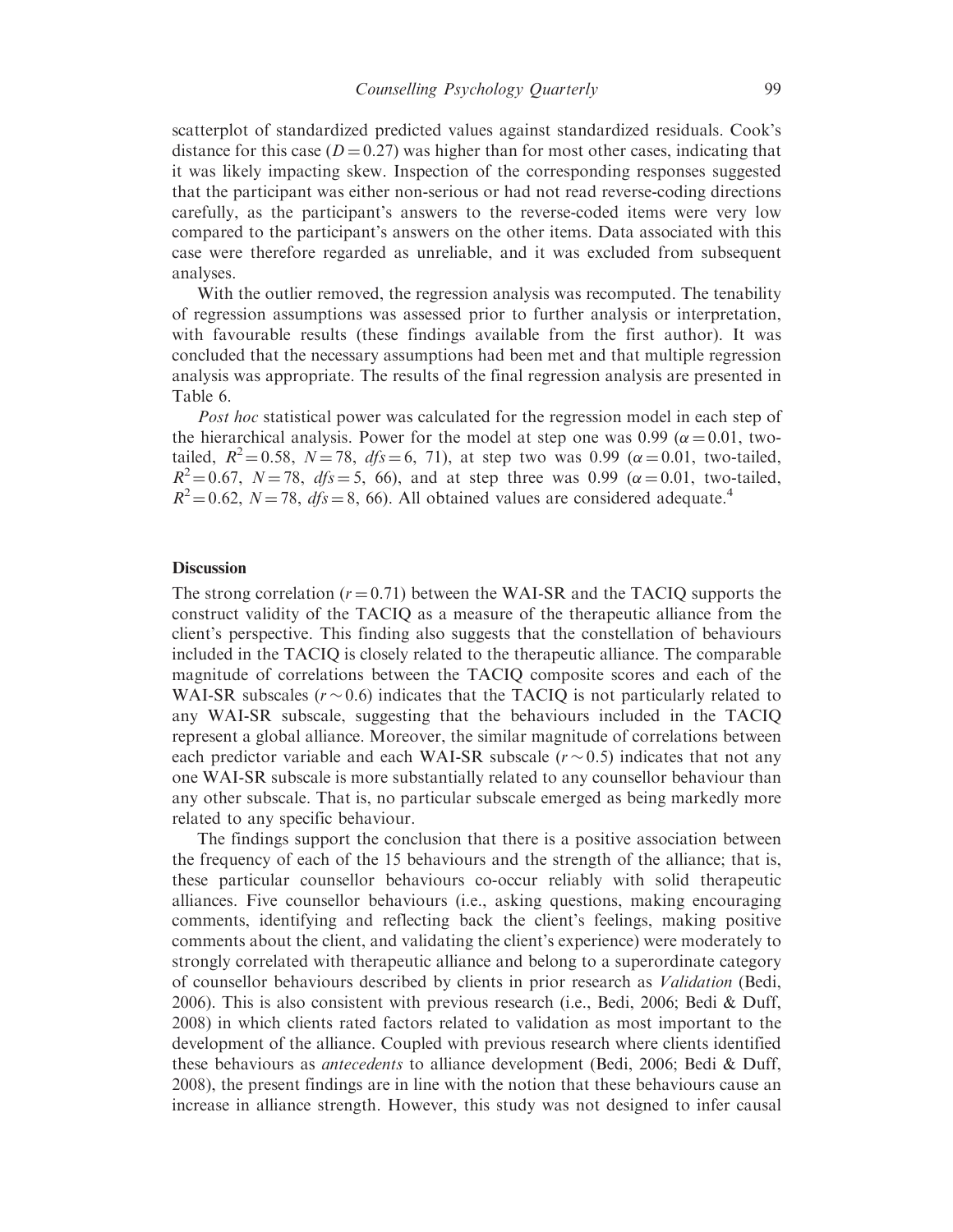|                                                            |                                       |                                                                      |                                                       |                                        |                                          | interval of $B$            |                             |            |            |        |
|------------------------------------------------------------|---------------------------------------|----------------------------------------------------------------------|-------------------------------------------------------|----------------------------------------|------------------------------------------|----------------------------|-----------------------------|------------|------------|--------|
| Step and variables                                         | $\overline{B}$                        | B<br><b>SE</b>                                                       | $\beta$                                               | I                                      | $_{\text{Low}}$                          | High                       | $\ensuremath{\mathit{R}}^2$ | Adj. $R^2$ | $\Delta F$ | $df_S$ |
| Step                                                       |                                       |                                                                      |                                                       |                                        |                                          |                            | $0.58***$                   | $0.54**$   | 16.26**    | 6,71   |
| asked me questions                                         |                                       |                                                                      | 0.08                                                  | 0.74                                   | $-0.97$                                  |                            |                             |            |            |        |
| made encouraging comments                                  |                                       | $\begin{array}{c} 0.77 \\ 0.99 \\ 0.857 \\ 0.72 \\ 1.20 \end{array}$ | 0.22                                                  | $1.80$<br>$1.33$<br>$1.33$<br>$2.61$ * | $-0.20$                                  | $177794$<br>$277794$       |                             |            |            |        |
| identified and reflected back my feelings                  |                                       |                                                                      | $\begin{array}{c} 0.12 \\ 0.36 \\ 0.36 \end{array}$   |                                        | $-0.69$<br>$-0.48$<br>0.75               |                            |                             |            |            |        |
| was honest                                                 |                                       |                                                                      |                                                       |                                        |                                          |                            |                             |            |            |        |
| made positive comments about me<br>validated my experience | 0.52814<br>0.72814                    | 0.92                                                                 | 0.05                                                  | 0.48                                   | $-1.39$                                  | 2.27                       |                             |            |            |        |
| Step 2                                                     |                                       |                                                                      |                                                       |                                        |                                          |                            | $0.67***$                   | $0.62**$   | $3.68**$   | 5,66   |
| asked me questions                                         | $0.36$<br>$-0.79$                     | 0.74                                                                 | $\begin{array}{c} 0.05 \\ 0.22 \\ -0.114 \end{array}$ | $0.49$<br>1.95*                        | $-1.12$                                  |                            |                             |            |            |        |
| made encouraging comments                                  |                                       |                                                                      |                                                       |                                        |                                          |                            |                             |            |            |        |
| identified and reflected back my feelings                  |                                       | 0.9567.998.99                                                        |                                                       | $-0.99$                                | $-0.05$<br>$-2.84$<br>$-1.35$<br>$-1.35$ |                            |                             |            |            |        |
| was honest                                                 | $0.18$<br>2.99                        |                                                                      | 0.03                                                  |                                        |                                          |                            |                             |            |            |        |
| made positive comments about me                            |                                       |                                                                      | 0.34                                                  | $0.23$<br>$-2.65*$<br>$-0.05$          |                                          |                            |                             |            |            |        |
| validated my experience                                    | $-0.05$<br>$1.02$<br>$2.10$<br>$0.79$ |                                                                      | $-0.01$                                               |                                        | $-1.96$<br>$-1.03$<br>0.49               |                            |                             |            |            |        |
| made eye contact with me                                   |                                       |                                                                      |                                                       | 0.99                                   |                                          |                            |                             |            |            |        |
| greeted me with a smile                                    |                                       |                                                                      | $\begin{array}{c} 0.12 \\ 0.36 \\ 0.10 \end{array}$   | $2.60*$                                |                                          |                            |                             |            |            |        |
| referred to details we had discussed                       |                                       |                                                                      |                                                       | 1.09                                   | $-0.66$                                  |                            |                             |            |            |        |
| in previous sessions                                       |                                       |                                                                      |                                                       |                                        |                                          |                            |                             |            |            |        |
| sat still (i.e., did not fidget)                           | 0.78                                  | $0.98$<br>1.00                                                       | $0.05$<br>0.08                                        | $0.45$<br>0.78                         | $-1.55$<br>$-1.22$                       | $2.41$<br>$2.78$           |                             |            |            |        |
| sat facing me (i.e., sat directly<br>across from me)       |                                       |                                                                      |                                                       |                                        |                                          |                            |                             |            |            |        |
| Step 3                                                     |                                       |                                                                      |                                                       |                                        |                                          |                            | $0.62***$                   | $0.60**$   | 1.35       | 8,66   |
| made encouraging comments                                  |                                       | 0.86                                                                 | 0.24                                                  | $2.24*$                                | 0.21                                     |                            |                             |            |            |        |
| made positive comments about me                            | $1.320$<br>$-2.30$                    | 0.93                                                                 | 0.38                                                  | $3.59**$                               | 1.47                                     | $3.16$<br>$5.16$<br>$3.93$ |                             |            |            |        |
| greeted me with a smile                                    |                                       |                                                                      | 0.33                                                  | $4.02**$                               |                                          |                            |                             |            |            |        |

# 100 C.T. Duff and R.P. Bedi

 $< 0.05$ , two-tailed. \*\* $p$  $< 0.01$ , two-tailed.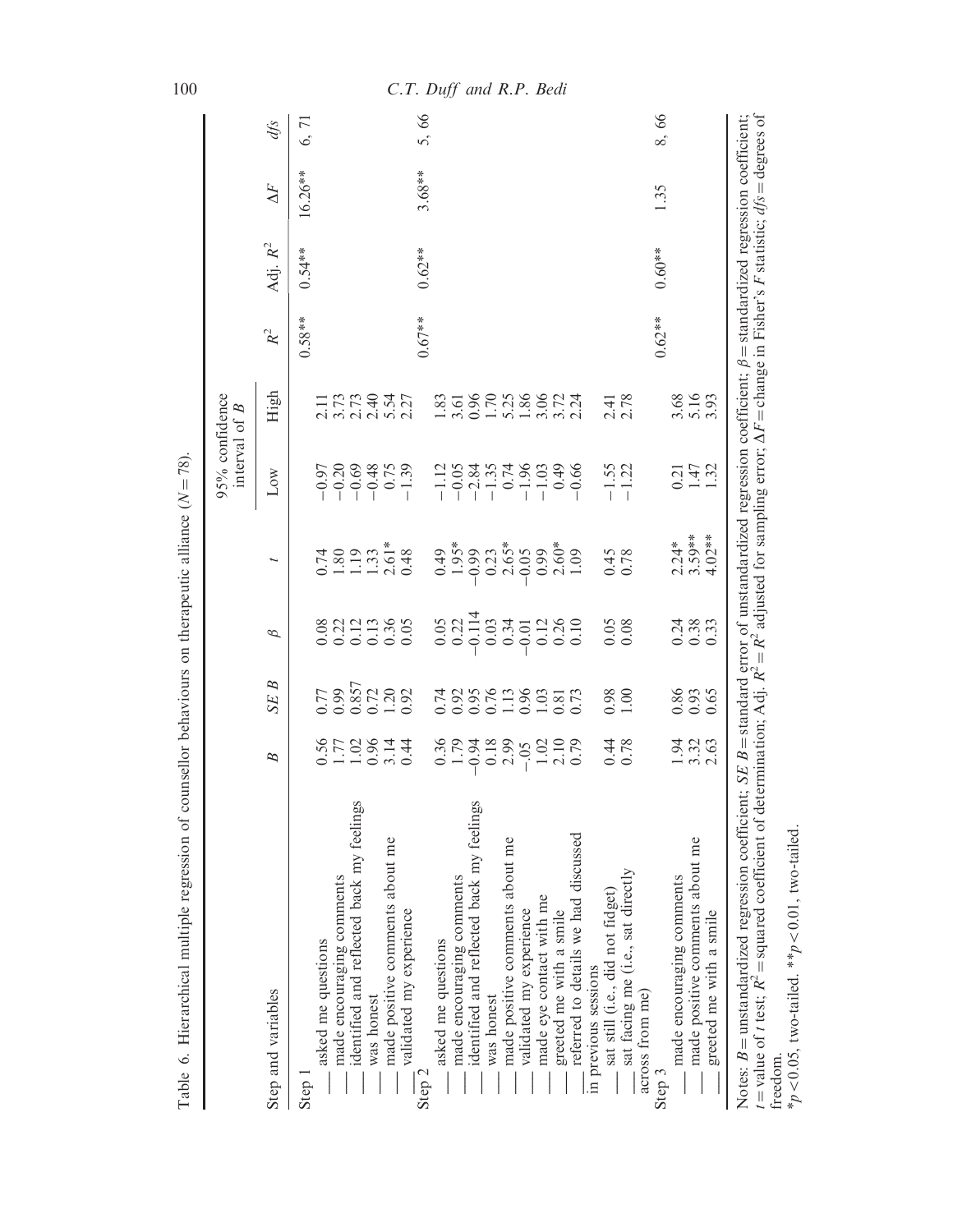relationships between variables, but rather to identify linear relationships between predictor and criterion variables. Research methods that can infer causal relationships must be used in the future in order to make the assertion of causality with confidence.

Another six counsellor behaviours (i.e., making eye contact, greeting the client with a smile, referring to details discussed in previous sessions, being honest, sitting still without fidgeting, and facing the client) were also moderately to strongly correlated with the therapeutic alliance and appear to be most related to physical attending skills. They may represent an underlying dimension of counsellor nonverbal communication of attention on the client. While it is still unclear whether these behaviours increase in frequency as a result of a strong alliance, prior research seems to support the idea that positive focus on the client plays a significant role in the development of the therapeutic alliance (Ackerman & Hilsenroth, 2003; Crits-Christoph et al., 2006; Najavits & Strupp, 1994). The finding that the counsellor behaviours of referring to details from previous sessions and being honest are positively related to alliance is also supported by prior research (Ackerman & Hilsenroth, 2003).

Four counsellor behaviours (i.e., telling the client about similar personal experiences, letting the client decide what to talk about, providing verbal prompts, and keeping administration outside of session time) were not correlated with alliance. Issues of sampling error and moderating variables aside, these findings could be demonstrative of a discrepancy between what clients believe is important in the development of the alliance and what factors are measurably related. The finding that counsellor self-disclosure was not linearly related to alliance is mirrored by the mixed results of prior research, which has found that counsellor self-disclosure can be both positively and negatively related to alliance (Ackerman & Hilsenroth, 2001; Bachelor & Horvath, 1999). Clients' perception of the helpfulness of counsellor self-disclosure has been shown to modulate the impact that the disclosure has on alliance (Hanson, 2008), and therefore a direct, linear model of the relationship between the frequency of counsellor self-disclosure and alliance may not be appropriate. The remaining noncorrelated behaviours may also exemplify a discrepancy between what clients believe are related to the alliance and what empirically relates to the alliance (i.e., illusory correlations; Chapman, 1967; Fiedler, 2000). For example, clients may hold a stereotyped but incorrect belief that counsellors who form strong alliances also provide frequent verbal prompts and keep administration outside of session time.

The combination of the counsellor behaviours of making encouraging comments, making positive comments about the client, and greeting the client with a smile may be interpreted as behaviours that communicate a sense of positive regard or liking towards the client. The communication of positive regard towards the client is an action that has been previously argued to be the primary basis of effective counselling and psychotherapy (e.g., Rogers, 1957). Indeed, prior research supports the idea that positive regard promotes the development of the therapeutic alliance (Ackerman & Hilsenroth, 2003; Crits-Christoph et al., 2006; Najavits & Strupp, 1994; Thomas et al., 2005). It may also be that communicating positive regard elicits positive feelings in clients, which, as Fitzpatrick et al. (2006) found, may then lead to enhancement of the therapeutic alliance.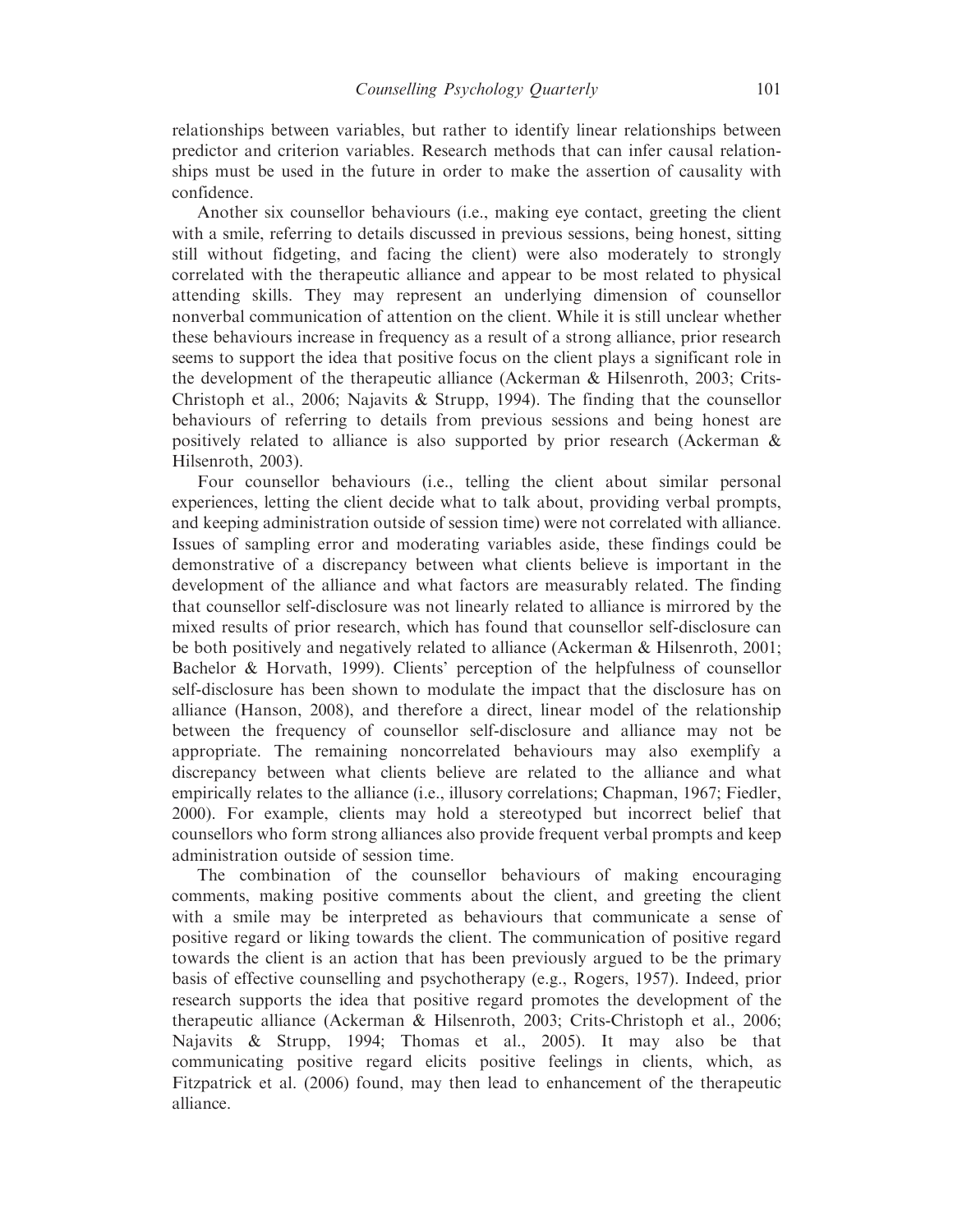# Implications of findings

The findings of the present study have implications for both counselling research and practice. First, the results demonstrate that some empirical relationship exists between what clients think plays a role in alliance development and what actually does play a role, giving some credence to the client as an insightful and knowledgeable agent. The present findings demonstrate that clients can accurately identify some statistically significant and helpful experiences in the counselling process. Indeed, routinely eliciting the perspective of the client on the alliance during counselling has been shown to improve the alliance and increase positive outcomes (Miller, Duncan, Sorrell, & Brown, 2005).

The findings also suggest that validation plays an important role in the therapeutic alliance. Based on the results alone, it remains unclear whether validation occurs as a result of a strong alliance, or if a strong alliance is the result of the counsellor validating the client. Nonetheless, the act of validation (communicating to someone that his or her experience is valid) conveys a sense of understanding, non-judgement, and respect towards the client, which Bordin (1979) suggested was a fundamental antecedent to alliance development. When appropriate, validation of the client should be an integral part of any counselling practice, as its effect likely extends beyond the alliance (Duncan, Miller, & Sparks, 2007). Counsellors are therefore encouraged to validate the experience of clients whenever possible, and counsellors should probably be trained to emphasize validation during the early stages of counselling.

Non-verbal behaviours that communicate a sense of focus or attention on the client also appear to be related to the alliance, and might be used by counsellors to maximize the potential of developing a strong alliance. Although the data are not able to identify whether these behaviours *cause* the alliance to improve, it seems unlikely that enacting these behaviors will cause the alliance to deteriorate. Clients are likely to benefit from the efforts of any counsellor who nonverbally communicates focus and attention on the client (Teyber, 2006), and the alliance may improve as a result.

Last, the results suggest that communicating positive regard towards clients by way of the three particular client-identified behaviours (i.e., making encouraging comments, making positive comments about the client, and greeting the client with a smile) is a strong predictor of alliance. Given that the alliance is a strong predictor of outcome (Horvath & Bedi, 2002; Horvath & Symonds, 1991; Martin et al., 2000), communicating positive regard towards clients via these behaviours could be seen as a potentially important contributor to positive counselling outcome. While it remains uncertain, based on research design issues, whether or not these behaviours will actually cause alliance development (and consequently positive outcomes), it seems intuitively unlikely that they would impede alliance development. This assertion is supported by decades of the successful practice of person-centred counselling, which emphasizes positive regard as a core feature of effective counselling (e.g., Rogers, 1957). However, the findings make a unique contribution to counselling research by identifying a specific method of communicating positive regard towards clients (i.e., through three specific behaviours) that has a strong predictive relationship with the therapeutic alliance. Both counsellors-in-training and experienced practitioners are generally encouraged to establish a strong therapeutic alliance early in counselling (Teyber, 2006), and as a result of the present study,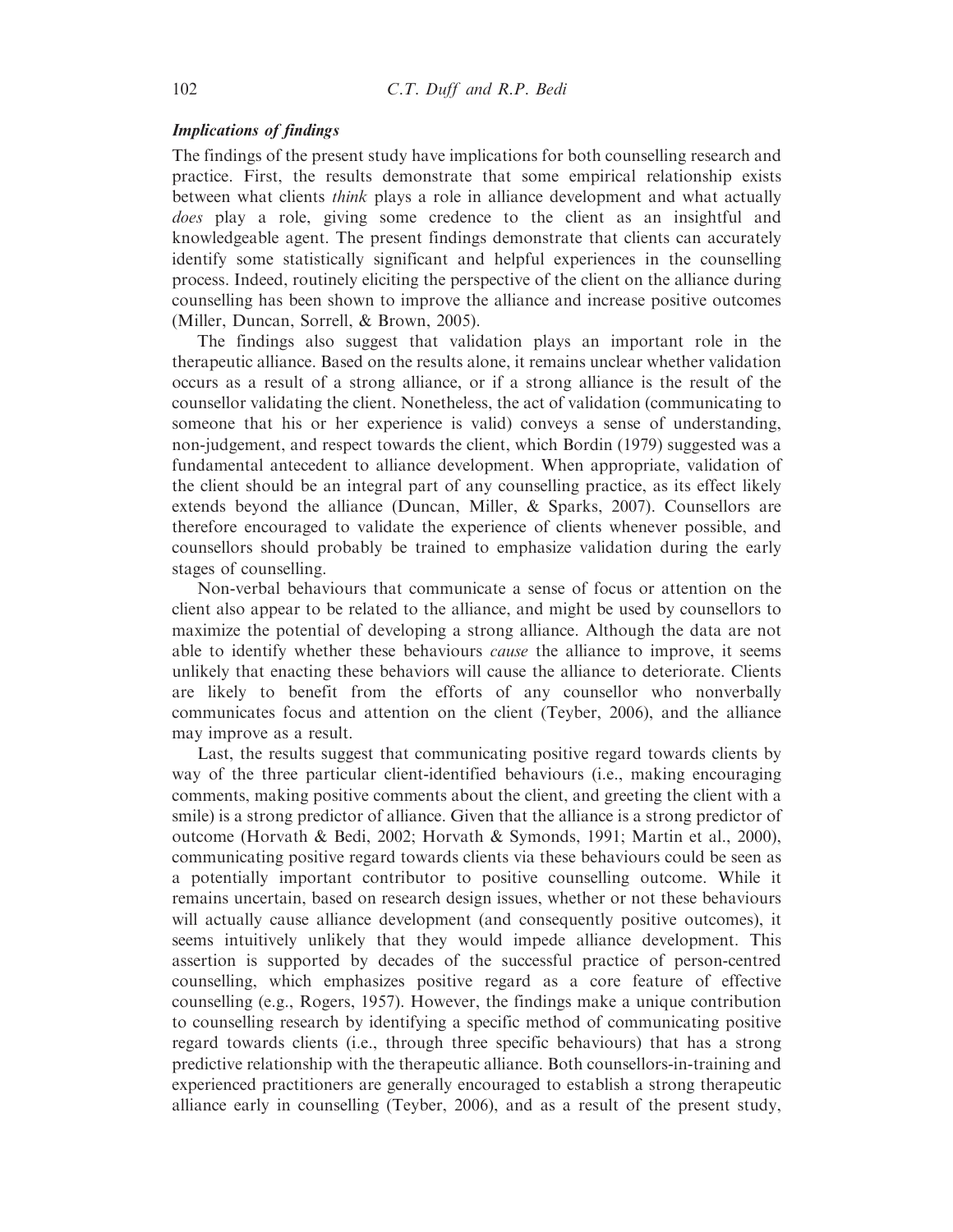educators may now also instruct students to incorporate these behaviours into empirically supported practice.

It should be mentioned here that although the results indicate an unlimited linear association between the identified counsellor behaviours and the alliance, the practical reader will note that constant and unscrupulous repetition of these behaviours will probably not improve the alliance; on the contrary, practitioners who make positive comments too frequently or at inappropriate times may find that the alliance develops poorly or does not develop at all. The results must therefore be interpreted in light of clinical experience and prior research, both of which suggest that particular behaviours can have a positive impact on the alliance when timed properly, used appropriately, and implemented with skill (cf. Ackerman & Hilsenroth, 2001; 2003; Bachelor & Horvath, 1999; Vasquez, 2007). Moreover, there is an interpretive component to each of the measured counsellor behaviours, such that different clients may interpret the meaning of any particular behaviour differently. Practitioners are cautioned to use clinical and practical judgement when implementing any of these behaviours, such that the impact of the behaviour on each client is carefully weighed and assessed before being used. The same cautionary measures must be taken when educators are training new counsellors in alliancebuilding processes, given that new counsellors may be less attuned to the subtleties of relationship building in the counselling context.

#### **Limitations**

There are a number of important limitations to the present study. The causal effect between variables obviously cannot be evaluated using this cross-sectional design. The proposed study also does not control for the effect of confounding or third variables, and the findings are limited to inferences that grant the potential effect of third variables possible.

Second, the screening and sampling method used in the present study narrowed the variability of participants, limiting the generalizability of the findings, since self-selection biases may artificially skew the results. For example, participants were highly experienced in counselling, probably above average. Purposive samples are also not random, and therefore statistical inference methods that are based on random population samples cannot be used with complete confidence, and the generalizability of the results are therefore called into some question.

Third, certain characteristics of the sample further limit generalizability. For example, the majority of the sample was also female (70%), which is reflective of the general gender distribution of the population of those who seek counselling (see Benton, Robertson, Tseng, Newton, & Benton, 2003). With a mean number of 21.2  $(SD = 28.7)$  sessions, a median of 11 sessions of counselling, and a median of three counsellors seen during their lifetime, participants' counselling experience likely represents a subset of clients slightly more experienced than the average client.

Most participants in this study also identified themselves as being of European ethnicity (74.5%). However, clients of European descent may experience the alliance differently than clients of other ethnic heritages (Vasquez, 2007). This potentially places restrictions on the generalizability of the results to clients of non-European ethnicity. It may also be that the findings are reflective of Western cultural values, which emphasize both verbal and nonverbal expressions of liking and respect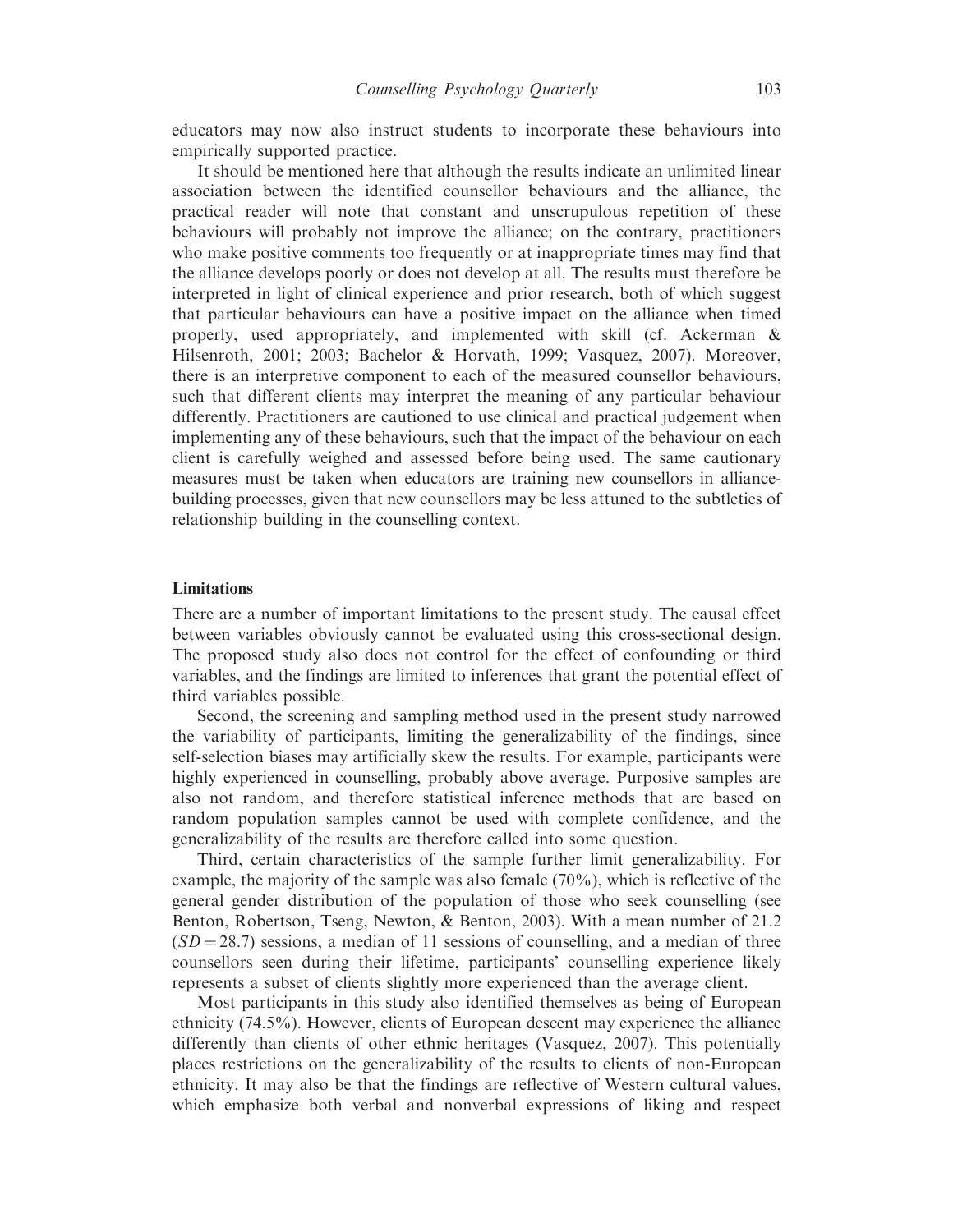through the use of smiling, eye contact and positive comments (behaviours that are mirrored by the present results). It is possible that the results would not be replicated in a more culturally and ethnically diverse sample than the one used in the present study. For example, Chinese cultural values are such that eye contact is not typically maintained with authority figures as a sign of respect (Hwang & Wood, 2007), and therapists who attempt to make frequent eye contact may actually impede alliance development. Future research should be conducted that better elicits the expertise of clients of diverse ethnic and cultural heritage.

Fourth, the validity of all questionnaire-based research is threatened by self-report bias. Given that all communication with participants was via telephone or email and that the questionnaire was administered online, the anonymity afforded to participants in the present study likely minimized the potential for self-report bias to impact data systematically. A more insidious threat to the validity of data collected in self-report retrospective studies is hindsight bias, or the tendency for participants' outcome knowledge to influence their memory of the event (Villejoubert, 2005). However, there is evidence that hindsight bias tends to be minimized when participants have a good deal of experience with the task being remembered (Christensen-Szalanski & Willham, 1991).

Last, the WAI-SR is based on Bordin's (1979) conceptualization of the alliance, and therefore measures a type of therapeutic alliance that closely matches his conceptualization. Given that the results are derived from the WAI-SR, they can only be extended to situations in which Bordin's conceptualization of the alliance is an accurate reflection of the alliance developed (as mentioned previously, this conceptualization may not be appropriate for ethnic minority clients; see Vasquez, 2007). Moreover, the TACIQ asks participants to give general approximations of the frequency of occurrence of each behaviour (e.g., questions can be answered as ''sometimes'' or ''very often'') rather than asking participants to specify the number of times that the behaviour occurred or having observers count their frequency. The accuracy with which the frequency of the behaviour was actually measured is therefore uncertain, and the results must consequently be interpreted with caution.

#### Future directions

Future possible studies that eliminate the issues that arise from the use of retrospective recall may use a longitudinal design in which the frequency of counsellor behaviours is reported by clients at the end of each session. To bolster the accuracy of these observations, trained observers could also rate the frequency of counsellor behaviours either through direct observation or the observation of videotaped sessions. Frequency ratings of clients and observers could be compared to assess for inter-rater agreement.

Future research should also attempt to identify the direction of causal influence between counsellor behaviours and the therapeutic alliance. While some research has attempted to demonstrate the causal effect of alliance on outcome by controlling for participant characteristics and early therapeutic change (Barber, Connolly, Crits-Cristoph, Gladis, & Siqueland, 2000; Barber et al., 1999; Klein et al., 2003), and despite the present findings, it remains unclear whether the alliance is caused by certain counsellor behaviors, or that these behaviours are increased as a result of the development of the alliance, or that both alliance and these behaviours are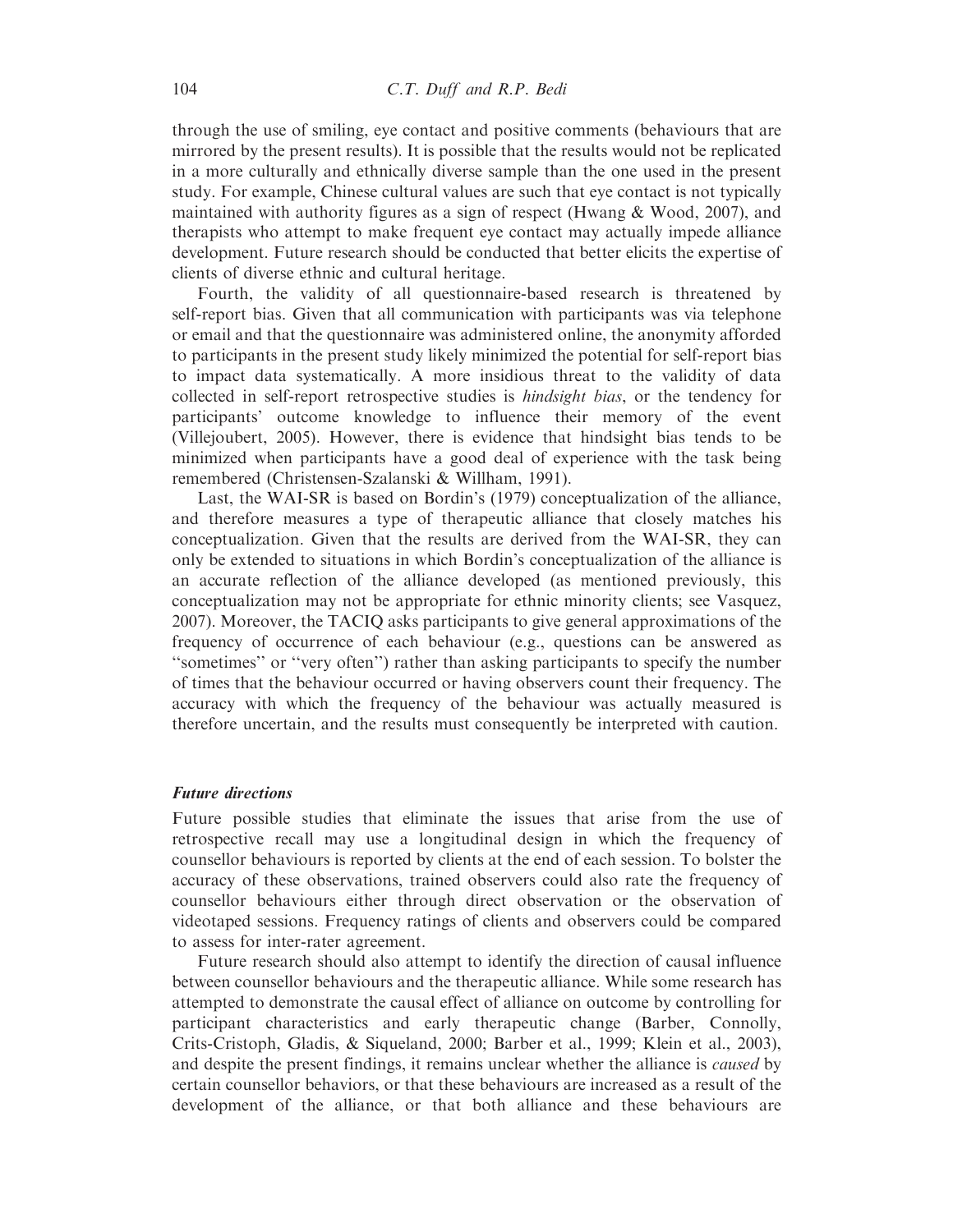reciprocally influenced by one another (as suggested by Fitzpatrick et al., 2006). Another possibility is that a third, unknown factor influences or causes the association between these behaviours and alliance. Research that attempts to establish this causal effect should be based on prospective designs.

#### Acknowledgements

We would like to thank John O. Anderson and Tim Black for their helpful comments on an early version of this manuscript. We also wish to extend our gratitude to the many participants who gave of their time and expertise in the research for this article.

#### **Notes**

- 1. Inter-item correlations greater than 0.3 are considered adequate (Field, 2005).
- 2. Field (2005) suggests that researchers consider removing items from a scale if their removal would increase alpha by a value greater than 0.02.
- 3. An outlier case (discussed later in this article) was removed prior to conducting this analysis; consequently, the sample size used in the calculation of this table was 78.
- 4. By convention, a value of power greater than or equal to 0.80 is considered to be adequate (Cohen, 1988).

#### Notes on contributors

Carlton T. Duff, MA, is a doctoral student in counselling psychology in the Department of Educational Psychology at the University of Alberta, Edmonton, Canada. He teaches courses in counselling process and technique. His research interests include existential issues in psychotherapy and the therapeutic alliance, and his practice interest is in existential and experiential psychotherapies.

Robinder (Rob) P. Bedi, PhD, is an assistant professor in the Department of Psychology at Western Washington University, Bellingham, USA. He teaches courses in abnormal psychology, substance abuse counselling, theories of counselling, group counselling, professional counsellor issues, and practicum. His research interests include the therapeutic relationship and other counselling processes and his practice specialty is substance-related counselling.

#### References

- Ackerman, S.J., & Hilsenroth, M.J. (2001). A review of therapist characteristics and techniques negatively impacting the therapeutic alliance. Psychotherapy, 38, 171–185.
- Ackerman, S.J., & Hilsenroth, M.J. (2003). A review of therapist characteristics and techniques positively impacting the therapeutic alliance. Clinical Psychology Review, 23, 1–33.
- Bachelor, A. (1995). Clients' perception of the therapeutic alliance: A qualitative analysis. Journal of Counseling Psychology, 42, 323–337.
- Bachelor, A., & Horvath, A.O. (1999). The therapeutic relationship. In M.A. Hubble, B.L. Duncan, & S.D. Miller (Eds.), The heart and soul of change: What works in therapy (pp. 133–178). Washington, DC: American Psychological Association.
- Bachelor, A., & Salamé, R. (2000). Participants' perceptions of dimensions of the therapeutic alliance over the course of therapy. Journal of Psychotherapy Practice and Research, 9, 39–53.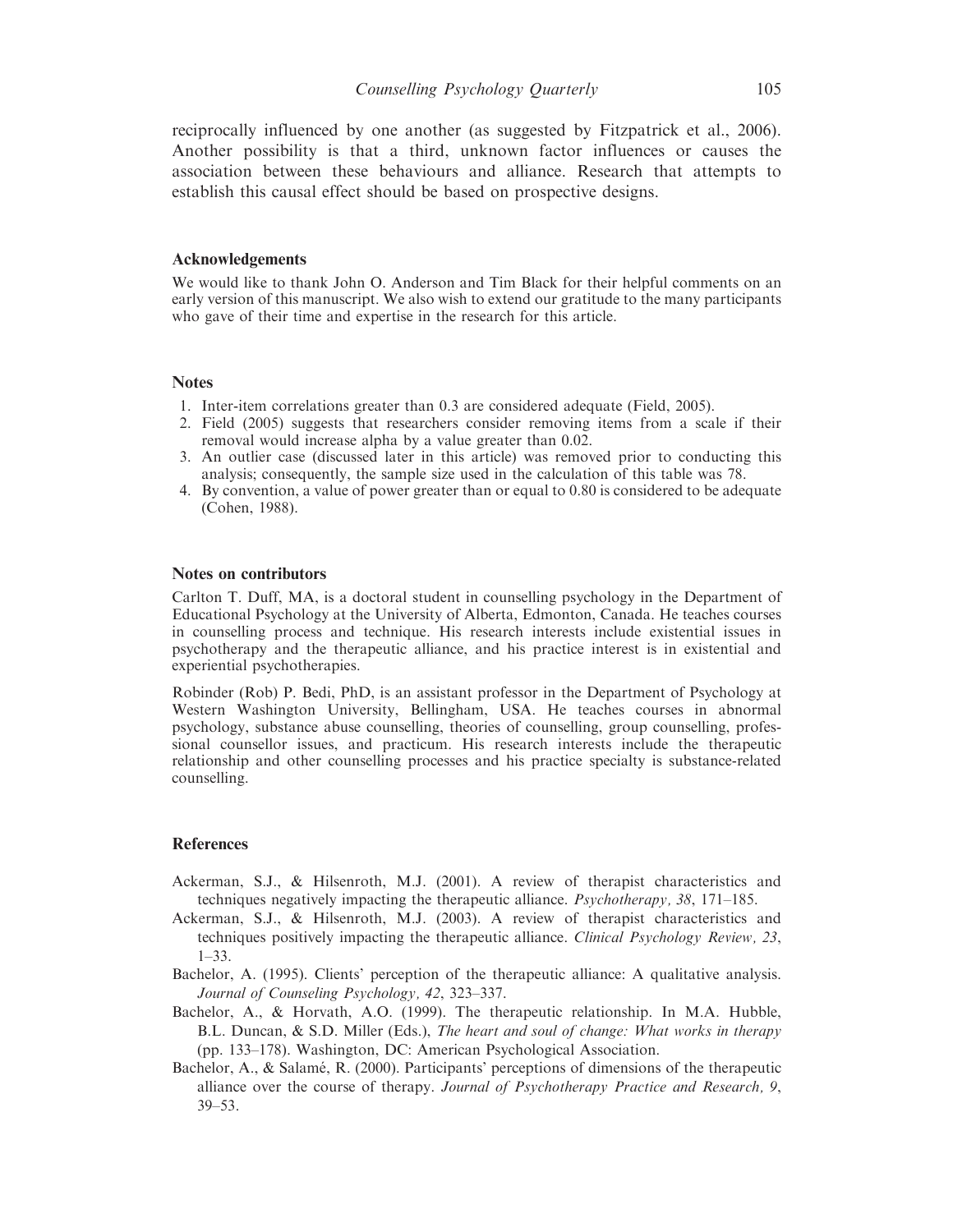- Barber, J.P., Connolly, M.B., Crits-Cristoph, P., Gladis, L., & Siqueland, L. (2000). Alliance predicts patients' outcome beyond in-treatment change in symptoms. Journal of Consulting and Clinical Psychology, 68, 1027–1032.
- Barber, J.P., Luborsky, L., Crits-Cristoph, P., Thase, M.E., Weiss, R., Frank, A., et al. (1999). Therapeutic alliance as a predictor of outcome in treatment of cocaine dependence. Psychotherapy Research, 9, 54–73.
- Bedi, R.P. (2006). Concept mapping the client's perspective on counselling alliance formation. Journal of Counseling Psychology, 53, 26–35.
- Bedi, R.P., Davis, M.D., & Arvay, M.J. (2005). The client's perspective on forming a counseling alliance and implications for research on counselor training. Canadian Journal of Counselling, 39, 71–85.
- Bedi, R.P., Davis, M.D., & Williams, M. (2005). Critical incidents in the formation of the therapeutic alliance from the client's perspective. Psychotherapy: Theory, Research, Practice, Training, 42, 311–323.
- Bedi, R.P., & Duff, C.T. (2008, June). A Delphi poll of client-identified therapeutic alliance formation factors. Paper presented at the annual meeting of the Society for Psychotherapy Research, Barcelona, Spain.
- Bedi, R.P., & Duff, C.T. (2009). Prevalence of counselling alliance type preferences across two samples. Canadian Journal of Counseling, 43, 151–164.
- Benton, S.A., Robertson, J.M., Tseng, W., Newton, F.B., & Benton, S.L. (2003). Changes in counseling center client problems across 13 years. Professional Psychology: Research and Practice, 34, 66–72.
- Bordin, E.S. (1979). The generalizability of the psychoanalytic concept of the working alliance. Psychotherapy, 16, 252–260.
- Briggs, S.R., & Cheek, J.M. (1986). The role of factor analysis in the development and evaluation of personality scales. Journal of Personality, 54, 106–148.
- Buchanan, T., & Smith, J.L. (1999). Using the Internet for psychological research: Personality testing on the World-Wide Web. British Journal of Psychology, 90, 125–144.
- Castonguay, L.G., Constantino, M.J., & Holtforth, M.G. (2006). The working alliance: Where are we and where should we go? *Psychotherapy: Theory, Practice, Research,* Training, 43, 271–279.
- Chapman, L.J. (1967). Illusory correlation in observational reports. Journal of Verbal Behavior, 6, 151–155.
- Christensen-Szalanski, J.J.J., & Willham, C.F. (1991). The hindsight bias: A meta-analysis. Organizational Behavior and Human Decision Processes, 48, 147–168.
- Cohen, J. (1988). Statistical power analysis for the behavioral sciences (2nd ed.). Hillsdale, NJ: Erlbaum.
- Crits-Christoph, P., Connoly Gibbons, M.B., & Hearon, B. (2006). Does the alliance cause good outcome? Recommendations for future research on the alliance. Psychotherapy: Theory, Research, Practice, Training, 43, 280–285.
- Duncan, B.L., & Miller, S.D. (2000). The client's theory of change: Consulting the client in the integrative process. Journal of Psychotherapy Integration, 10, 169–187.
- Duncan, B.L., Miller, S.D., & Sparks, J.A. (2007). Common factors and the uncommon heroism of youth. *Psychotherapy in Australia*, 13, 34–43.
- Duncan, B.L., Miller, S.D., Sparks, J.A., Claud, D.A., Reynolds, L.R., Brown, J., et al. (2003). The Session Rating Scale: Preliminary psychometric properties of a ''working'' alliance measure. Journal of Brief Therapy, 3(1), 3–12.
- Fiedler, K. (2000). Illusory correlations: A simple associative algorithm provides a convergent account of seemingly divergent paradigms. Review of General Psychology, 4, 25–58.
- Field, A.P. (2005). Discovering statistics using SPSS (2nd ed.). Thousand Oaks, CA: Sage.
- Fitzpatrick, M.R., Iwakabe, S., & Stalikas, A. (2005). Perspective divergence in the working alliance. Psychotherapy Research, 15, 69–79.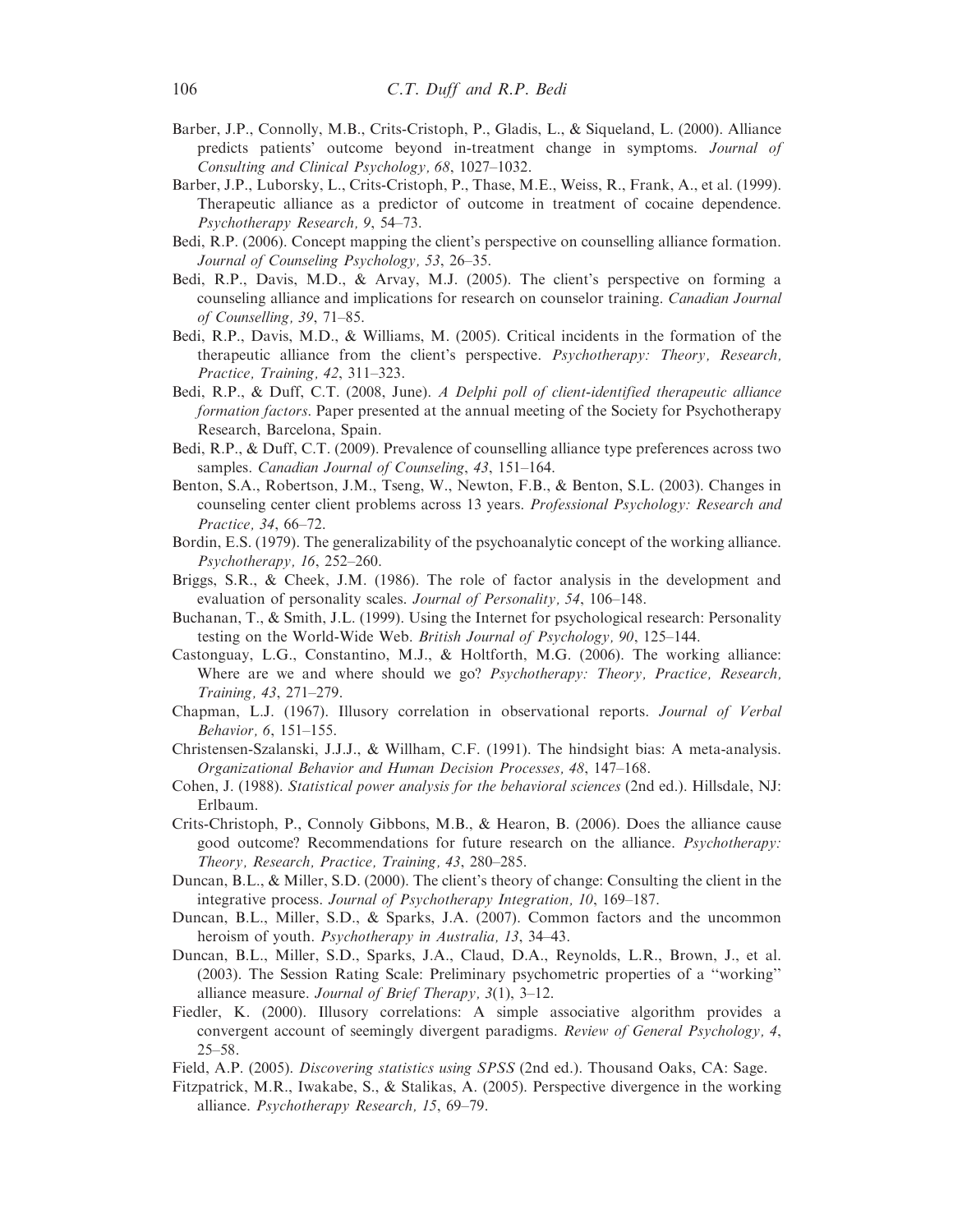- Fitzpatrick, M.R., Janzen, J., Chamodraka, M., & Park, J. (2006). Client critical incidents in the process of early alliance development: A positive emotion-exploration spiral. Psychotherapy Research, 16, 486–498.
- Gelso, C.J., & Carter, J.A. (1985). The relationship in counseling and psychotherapy: Components, consequences, and theoretical antecedents. The Counseling Psychologist, 13, 155–243.
- Gosling, S., Vazire, S., Srivastava, S., & John, O. (2004). Should we trust web-based studies? A comparative analysis of six preconceptions about Internet Questionnaires. American Psychologist, 59, 93–104.
- Hanson, J. (2008). Should your lips be zipped? How therapist self-disclosure and nondisclosure affects clients. Counseling and Psychotherapy Research, 5, 96–104.
- Hatcher, R.L., & Gillaspy, A. (2006). Development and validation of a revised short version of the Working Alliance Inventory. Psychotherapy Research, 16, 12–25.
- Henkelman, J., & Paulson, B. (2006). The client as expert: Researching hindering experiences in counselling. Counseling Psychology Quarterly, 19, 139–150.
- Hill, C.E., & Lambert, M.J. (2004). Methodological issues in studying psychotherapy processes and outcomes. In M.J. Lambert (Ed.), Bergin and Garfield's handbook of psychotherapy and behavior change (pp. 84–135). New York: Wiley.
- Horvath, A.O. (1981). An exploratory study of the concept of therapeutic alliance and its measurement. Unpublished doctoral dissertation. University of British Columbia, Vancouver, Canada.
- Horvath, A.O. (2001). The alliance. Psychotherapy, 38, 365–372.
- Horvath, A.O. (2006). The alliance in context: Accomplishments, challenges, and future directions. Psychotherapy: Theory, Research, Practice, Training, 43, 258–263.
- Horvath, A.O., & Bedi, R.P. (2002). The alliance. In J.C. Norcross (Ed.), Psychotherapy relationships that work: Therapist contributions and responsiveness to patients (pp. 37–69). New York: Oxford University Press.
- Horvath, A.O., & Greenberg, L.S. (1987). The development of the Working Alliance Inventory. In L.S. Greenberg & W.M. Pinsof (Eds.), The psychotherapeutic research process: A research handbook (pp. 529–556). New York: The Guilford Press.
- Horvath, A.O., & Greenberg, L.S. (1989). Development and validation of the Working Alliance Inventory. Journal of Counseling Psychology, 36, 223–233.
- Horvath, A.O., & Symonds, B.D. (1991). Relation between working alliance and outcome in psychotherapy: A meta-analysis. Journal of Counseling Psychology, 38, 139–149.
- Hwang, W., & Wood, J.J. (2007). Being culturally sensitive is not the same as being culturally competent. Pragmatic Case Studies in Psychotherapy, 3, 44–50.
- Kivlighan, D.M., Clements, L., Blake, C., Arnez, A., & Brady, L. (1993). Counselor sex role orientation, flexibility, and working alliance formation. Journal of Counseling and Development, 72, 95–100.
- Klein, D.N., Schwartz, J.E., Santiago, N.J., Vivian, D., Vocisano, C., Castonguay, L.G., et al. (2003). Therapeutic alliance in depression treatment: Controlling for prior change and patient characteristics. Journal of Consulting and Clinical Psychology, 71, 997–1006.
- Lambert, M.J., Okiishi, J.C., Finch, A.E., & Johnson, L.D. (1998). Outcome assessment: From conceptualization to implementation. Professional Psychology: Research and Practice, 29, 63–70.
- Lazarus, A.A. (1993). Tailoring the therapeutic relationship, or being an authentic chameleon. Psychotherapy, 30, 404–407.
- Lichenberg, J.W., Wettersten, K.B., Mull, H., Moberly, R.L., Merkey, K.B., & Corey, A.T. (1988). Relationship and control as correlates of psychotherapy quality and outcome. Journal of Consulting and Clinical Psychology, 45, 322–337.
- Luborsky, L. (1976). Helping alliances in psychotherapy. In J.L. Cleghhorn (Ed.), Successful psychotherapy (pp. 92–116). New York: BrunnerlMazel.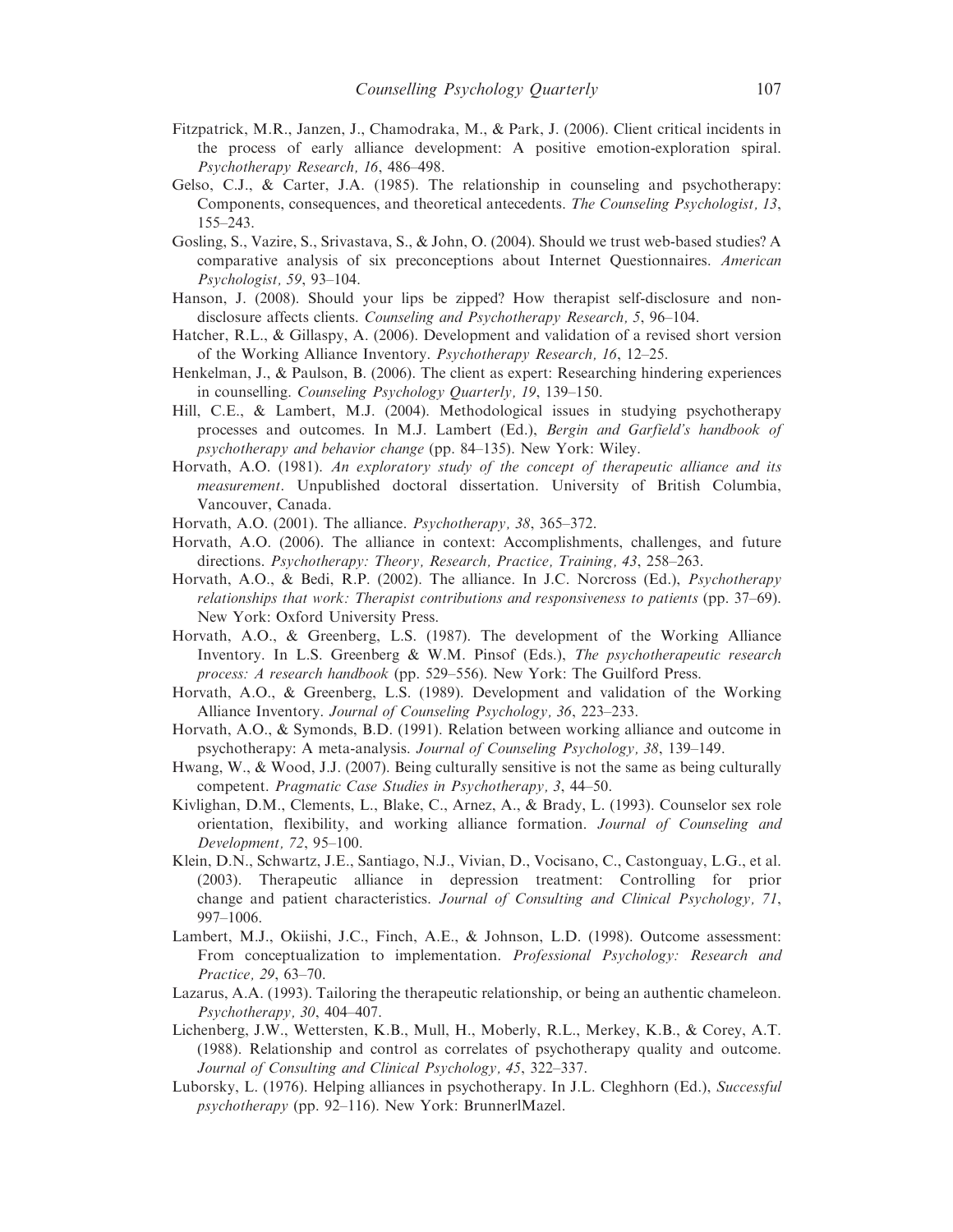- Martin, D.J., Garske, J.P., & Davis, K.M. (2000). Relation of the therapeutic alliance with outcome and other variables: A meta-analytic review. Journal of Consulting and Clinical Psychology, 68, 438–450.
- Meissner, S.J., W.W. (2007). Therapeutic alliance: Theme and variations. Psychoanalytic Psychology, 24, 231–254.
- Miller, S.D., Duncan, B.L., Sorrell, R., & Brown, G.S. (2005). The partners for change outcome management system. Journal of Clinical Psychology, 61, 199–208.
- Mohr, J.J., & Woodhouse, S.S. (2001). Looking inside the therapeutic alliance: Assessing clients' visions of helpful and harmful psychotherapy. Psychotherapy Bulletin, 36, 15–16.
- Najavits, L.M., & Strupp, H.H. (1994). Differences in the effectiveness of psychodynamic therapists: A process-outcome study. Psychotherapy, 31, 114–123.
- Norcross, J.C., & Beutler, L.E. (1997). Determining the therapeutic relationship of choice in brief therapy. In J.N. Butcher (Ed.), Personality assessment in managed health care: Using the MMPI-2 in treatment planning. New York: Oxford.
- Riva, G., Teruzzi, T., & Anolli, L. (2003). The use of the internet in psychological research: Comparison of online and offline questionnaires. CyberPsychology and Behaviour, 6, 73–80.
- Rogers, C.R. (1957). The necessary and sufficient conditions of therapeutic personality change. Journal of Consulting Psychology, 22, 95–103.
- Teyber, E. (2006). Interpersonal process in therapy: An integrative model (5th ed.). Belmont, CA: Thomson.
- Thomas, S.E.G., Werner-Wilson, R., & Murphy, M. (2005). Influence of therapist and client behaviors on therapy alliance. Contemporary Family Therapy: An International Journal, 27, 19–35.
- Vasquez, M.J.T. (2007). Cultural difference and the therapeutic alliance: An evidence-based analysis. American Psychologist, 62, 878–885.
- Villejoubert, G. (2005). Could they have known better? Review of the special issue of memory on the Hindsight Bias. Applied Cognitive Psychology, 19, 140–143.
- Watson, J.C., & McMullen, E.J. (2005). An examination of therapist and client behaviour in high- and low-alliance sessions in cognitive-behavioral therapy and process experiential therapy. Psychotherapy: Theory, Research, Practice, Training, 42, 297–310.
- Zuroff, D., & Blatt, S. (2006). The therapeutic relationship in the brief treatment of depression: Contributions to clinical improvement and enhanced adaptive capacities. Journal of Consulting and Clinical Psychology, 74, 130–140.

#### Appendix. Therapeutic alliance critical incidents questionnaire

Instructions: Below is a series of statements that describe some of the things that may happen during counselling. As you read the sentences, mentally insert the name of your therapist (counsellor) in place of \_\_\_\_\_ in the text. For each statement, please take your time to think carefully of your own experience over the last three sessions only with your therapist (counsellor) and then fill in the appropriate bubble.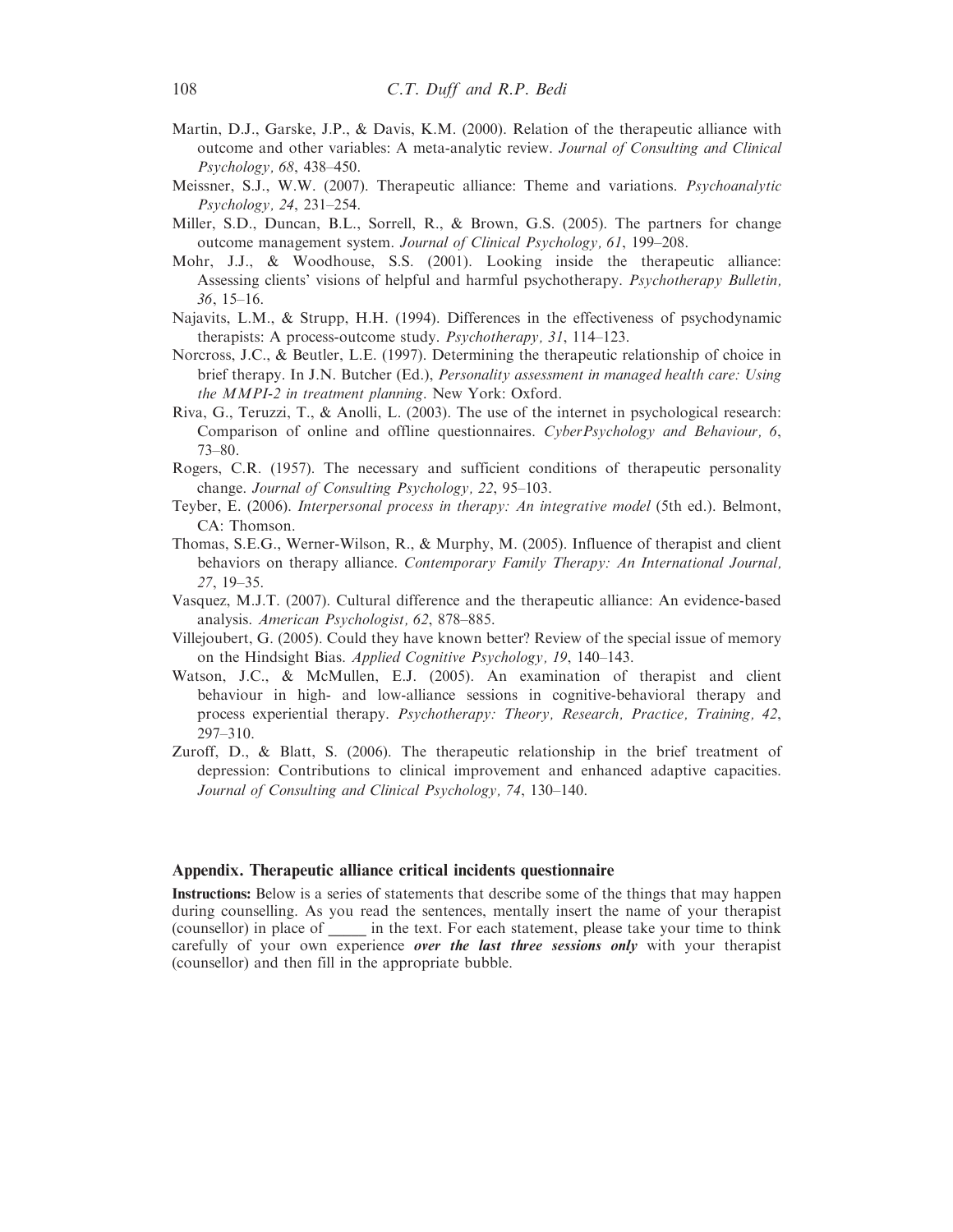Important: The rating scale is not the same for all the statements. PLEASE READ CAREFULLY!

| 1. | ____ made eye contact with me. |                                            |                                                            |                   |               |
|----|--------------------------------|--------------------------------------------|------------------------------------------------------------|-------------------|---------------|
|    | $\Box$                         | п                                          | $\Box$                                                     | $\Box$            | $\Box$        |
|    | <b>Never</b>                   | <b>Sometimes</b>                           | <b>Fairly Often</b>                                        | <b>Very Often</b> | <b>Always</b> |
| 2. |                                |                                            | told me about similar experiences that he/she had.         |                   |               |
|    | $\Box$                         | $\Box$                                     | $\Box$                                                     | $\Box$            | $\Box$        |
|    | <b>Never</b>                   | <b>Sometimes</b>                           | <b>Fairly Often</b>                                        | <b>Very Often</b> | <b>Always</b> |
| 3. | ___ asked me questions.        |                                            |                                                            |                   |               |
|    | $\Box$                         | $\Box$                                     | $\Box$                                                     | $\Box$            | $\Box$        |
|    | <b>Always</b>                  | <b>Very Often</b>                          | <b>Fairly Often</b>                                        | <b>Sometimes</b>  | <b>Never</b>  |
| 4. |                                | __ made encouraging comments.              |                                                            |                   |               |
|    | $\Box$                         | $\Box$                                     | $\Box$                                                     | $\Box$            | $\Box$        |
|    | <b>Never</b>                   | <b>Sometimes</b>                           | <b>Fairly Often</b>                                        | <b>Very Often</b> | <b>Always</b> |
| 5. | greeted me with a smile.       |                                            |                                                            |                   |               |
|    | $\Box$                         | $\Box$                                     | $\Box$                                                     | $\Box$            | $\Box$        |
|    | <b>Always</b>                  | <b>Very Often</b>                          | <b>Fairly Often</b>                                        | <b>Sometimes</b>  | <b>Never</b>  |
| 6. |                                | identified and reflected back my feelings. |                                                            |                   |               |
|    | $\Box$                         | $\Box$                                     | $\Box$                                                     | $\Box$            | $\Box$        |
|    | <b>Always</b>                  | <b>Very Often</b>                          | <b>Fairly Often</b>                                        | <b>Sometimes</b>  | <b>Never</b>  |
| 7. |                                |                                            | referred to details we had discussed in previous sessions. |                   |               |
|    | $\Box$                         | $\Box$                                     | П                                                          | $\Box$            | 0             |
|    | <b>Always</b>                  | <b>Very Often</b>                          | <b>Fairly Often</b>                                        | <b>Sometimes</b>  | <b>Never</b>  |
| 8. |                                | let me decide what to talk about.          |                                                            |                   |               |
|    | П                              | П                                          | П                                                          | П                 | □             |
|    | <b>Never</b>                   | <b>Sometimes</b>                           | <b>Fairly Often</b>                                        | <b>Very Often</b> | <b>Always</b> |